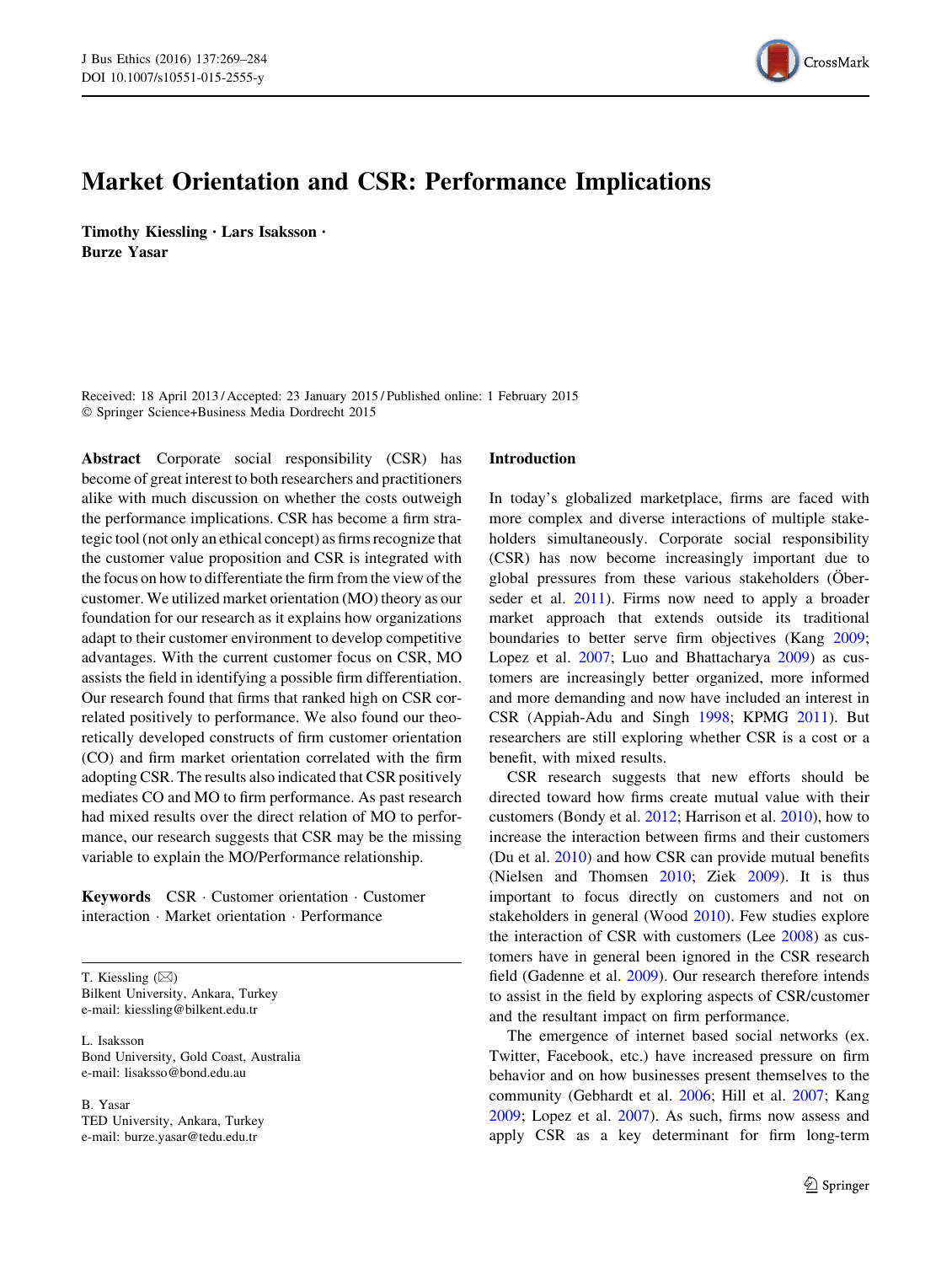performance (Ramchander et al. [2012;](#page-15-0) Stainer [2006](#page-15-0)), and reputational effects (Carroll and Shabana [2010](#page-13-0); Freeman et al. [2004;](#page-13-0) KPMG [2011](#page-14-0); Melo and Garrido-Morgado [2012;](#page-14-0) Miller [2004](#page-14-0)). Further, research now suggests that prioritization of CSR is crucial for firms globally (Porter and Kramer [2006\)](#page-15-0). A recent study found 70 % of global chief executives (CEO's) claimed CSR to be vital to their company's profitability (Carroll and Shabana [2010\)](#page-13-0). CSR has transformed from being a 'good-will' concept into becoming a business function, a strategic marketing component of central importance to firm level success (Carroll and Shabana [2010](#page-13-0); KPMG [2011](#page-14-0); Luo and Bhattacharya [2009\)](#page-14-0), and a vital part of a firm's marketing strategy (Bondy et al. [2012;](#page-13-0) McWilliams and Siegel [2011;](#page-14-0) Noland and Phillips [2010\)](#page-15-0).

Unfortunately, CSR research has mixed results in regard to its relationship to performance. Some current CSR research suggests positive long-term effects such as differentiation effects from a customer perspective where firms gain competitive advantages from CSR (Carroll and Shabana [2010](#page-13-0)) and improved reputation (Fombrun [2000](#page-13-0); Jackson [2004](#page-14-0); Melo and Garrido-Morgado [2012\)](#page-14-0). Other performance measures that have been used by researchers to assess the CSR/performance relationship are employee commitment to work, sales performance (Kang [2009](#page-14-0); Porter [2008](#page-15-0); Wieseke et al. [2009\)](#page-15-0) as well as levels of employee turnover (Carroll and Shabana [2010;](#page-13-0) DeTienne et al. [2012\)](#page-13-0).

A key theoretical foundation for firms in regard to the focus on the customer is market orientation (MO) which consists of intelligence gathering, dissemination and then a firm's management's subsequent tactics to implement this new market knowledge (Kohli and Jaworski [1990](#page-14-0)). Similar to CSR, MOs direct correlation to performance has mixed results and may be contingent upon other variables (Augusto and Coelho [2009\)](#page-13-0). We combine both streams of research and suggest that the theoretical foundation of MO in today's marketplace suggests that customers want firms to be CSR-centric and when MO focused firms gather this knowledge they will implement CSR. Therefore we include CSR as a mediator to firm performance as it will be a successful tactic that will satisfy the needs and wants of the target customers.

Our research assists and contributes in several ways. We utilized market orientation theory (MO) as a foundational setting which explains how organizations adapt to their customer environment and focus on serving customers to develop competitive advantages. There is a dearth of research utilizing MO in past research in regard to CSR, yet we argue from that theory that the customer has the greatest impact on firm performance. Customers have the ability to switch to another firm; customers are now more than ever concerned about the environment; and are well informed through social media. MO suggests that firms focus on the current and future value proposition of their customers and those that do so will differentiate themselves from their competitors and will reap economic benefits. Utilizing the MO literature we focus on its constructs of customer orientation, customer interaction and market orientation to determine if firms with this focus will also then develop CSR.

Our empirical research targeted the top 100 publicly traded firms (of which we had 82 % return rate for our survey) of the Swedish stock market. Our results suggest that firms that are customer oriented and are market oriented will correlate positively with CSR programs, and that firms with CSR programs will have higher performance. Our results indicate a mediating effect of CSR to customer orientation and market orientation to performance.

# Review of the Corporate Social Responsibility Literature (CSR)

CSR is defined as a commitment to improve societal wellbeing through discretionary business practices and contributions of corporate resources (Du et al., [2010](#page-13-0); Kotler and Lee [2005](#page-14-0)). Examples of CSR internal to the workplace are on-site child-care provision for employees, developing non-animal testing procedures, re-cycling or implementation of internal environmental improvement programs (McWilliams and Siegel [2001a](#page-14-0)). CSR external to the workplace can be the support of local businesses, fighting deforestation and global warming, supporting minorities, implementing external environmental improvement programs, or provide disaster relief.

There is a stream of research that suggests firms should not be involved in CSR. This research argues that firms do not have the capabilities necessary for the allocation of firm resources for the good of society, and those firms should not waste resources on CSR but instead should focus on the owners (stockholders). The argument continues that firms should not be assisting in society, as social or environmental issues should be addressed by individuals through donations or by governments via tax revenue and not by firms unless legislated (Friedman [1970\)](#page-13-0). Friedman's research suggested that firms should focus on profit maximization for its shareholders within the framework of the society's norms. A firm should not be spending firm money and resources at furthering social objectives but should be directed at improving the efficiency of strategic operations. This line of thought continues as a major argument against CSR.

Contrary research suggest profit should not be the only social responsibility of a firm and that firms 'must do good to do well' and that firms, not governments, are best suited to deal with social improvements as firms are faster and can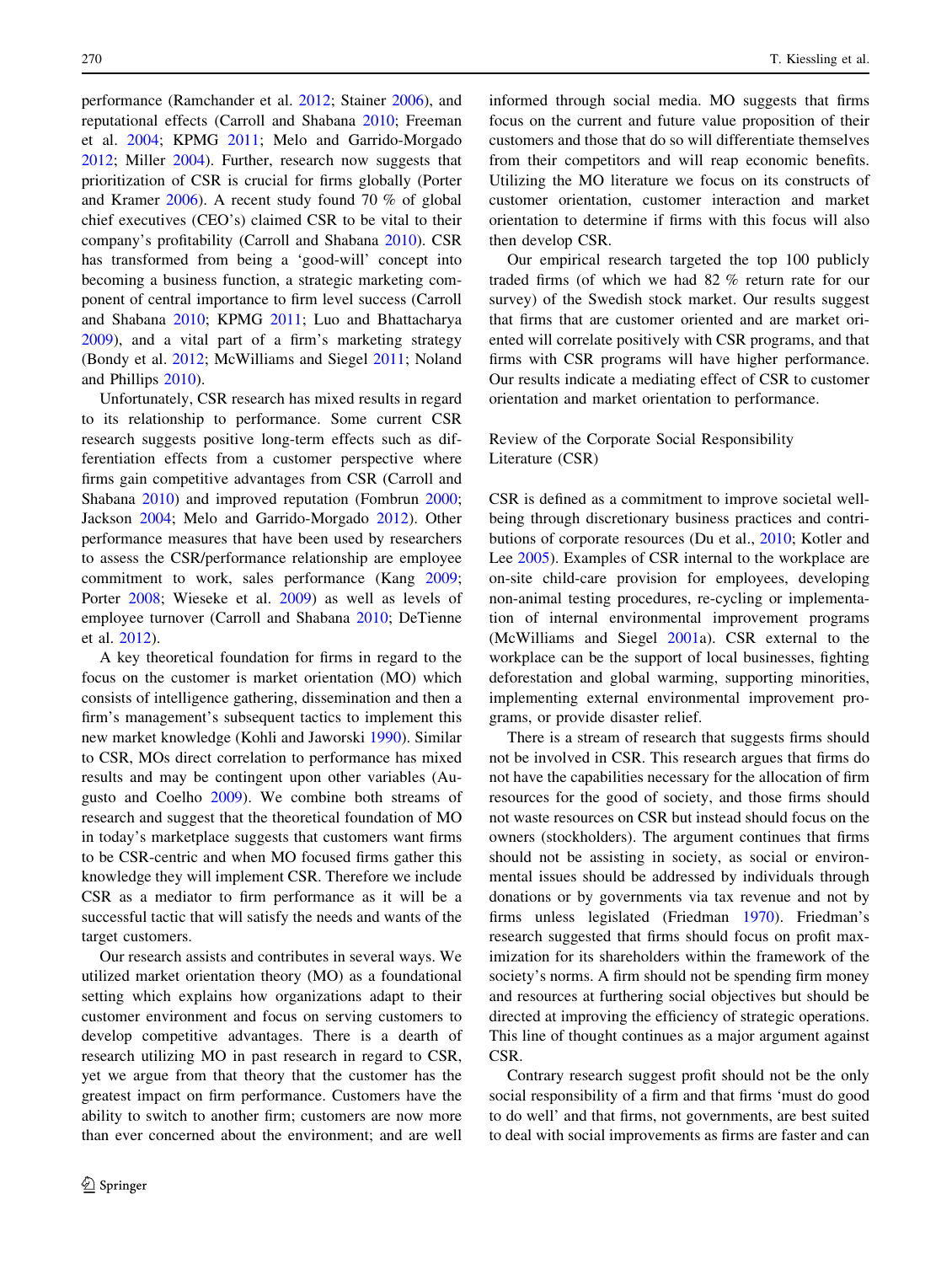more easily commit resources (Drucker [1984](#page-13-0)). Freeman [\(1984](#page-13-0)) suggests that a firm's success is partially a function of how managers allocate resources to further social performance objectives. That research suggests that it is an unavoidable cost of business to address the demands of several constituent groups at the risk of destroying shareholder value. Other research suggests that CSR creates corporate identities, reputations, and images that gain and maintain competitive advantage (Hosmer [1994](#page-14-0)). CSR may develop perceptions of trust and cooperation among stakeholders which can be sources of long-term value creation (Barney and Hansen [1994](#page-13-0)).

Current research now focuses on CSR not targeting societal well-being only, but how it assists firm performance. Hence, the focus has advanced CSR to being a strategic tool (from being only an ethical concept) with the organization as unit of analysis (instead of the society at large). One such example is where R&D efforts target socially preferable product attributes such as pesticide free produce (KPMG [2011\)](#page-14-0), process attributes (for example organic cultivation) (McWilliams and Siegel [2001a](#page-14-0)) or green marketing (Luo and Bhattacharya [2009\)](#page-14-0). Firm specific examples are Marriott Hotel's training program for chronically unemployed people. This training program focus is for higher retainment for low level entry positions. Another example is Microsoft's community college education program which improves IT education standards to increase their future recruitment pool (Porter and Kramer [2006\)](#page-15-0).

Three core problems hinders CSR success: managers have 'too little knowledge about the overall concept' (38.6 % of respondents), 'too little knowledge of the CSR implementation process' (43.2 % of respondents) and that 56.8 % of the responding managers lack 'a clear action plan' (Moratis and Cochius [2011](#page-14-0)). Implementation issues typically arise for the same reasons. For example, as CSR needs to be aligned with overall firm level objectives and strategies, CSR-related organizational adjustments and changes can be a challenge (Kang [2009\)](#page-14-0). Thus CSR needs to be strategic in order to create and capture value (McWilliams and Siegel [2011\)](#page-14-0).

#### Theoretical Foundation: Market Orientation Theory

The market orientation (MO) theory is a business philosophy or a policy statement which addresses how organizations adapt to their customer environment to develop competitive advantages (Kohli and Jaworski [1990](#page-14-0); Hurley and Hult [1998;](#page-14-0) Liao et al. [2010;](#page-14-0) Slater and Narver [2000](#page-15-0)). MO-related competitive advantages can arise from closer ties (Hyvönen and Tuominen [2007](#page-14-0)) or increased loyalty (Kirca et al. [2005\)](#page-14-0) which is crucial in an ever-changing

business environment (Alhakimi and Baharun [2010;](#page-13-0) Aziz and Yassin [2010](#page-13-0); Liao et al. [2010\)](#page-14-0).

MO assists firms as organizations and environments interact causing organizations to develop their own contextual strategy (Pinto and Curto [2007\)](#page-15-0). MO firms obtain knowledge about their customers' current and future needs and then act upon this knowledge to supply superior offerings (Slator and Narver [2000\)](#page-15-0), this will differ per firm per environment (Ellis [2010](#page-13-0)), and the antecedents and outcomes of a MO will vary per marketplace (ex. Atuahene-Gime and Ko [2001](#page-13-0)).

MO as a theoretical foundation to explore CSR assists as both focus on obtaining firm competitive advantage through knowledge received from the customer. In detail, CSR and MO: (a) entail some organizational function that actively develops an understanding of customers' current and future needs and the factors affecting them; (b) design activities or programs targeting a selection of customer needs, and (c) communicate these internally and externally (Kohli and Jaworski [1990\)](#page-14-0). In other words, both CSR and MO refer to organization wide generation, dissemination, and responsiveness to market intelligence (Kohli and Jaworski [1990\)](#page-14-0). It is further suggested by both the CSR literature and the MO literature to not only look for direct financial performance but for indirect (and sometimes less quantifiable) results as well, for instance improved brand image, increased quality perceptions and customer loyalty and stronger stakeholder relationships (Du et al. [2010](#page-13-0); Kirca et al. [2005](#page-14-0)).

MO and CSR also have other similarities. MO has two distinctive viewpoints, that of being responsive and proactive (Narver et al. [2004](#page-15-0)). The proactive MO attempts to identify potential future needs that customers may not know they have and to identify and satisfy these latent needs. Proactive opportunities may be firm idiosyncratic or industry wide, or both (Song et al. [2010\)](#page-15-0). CSR also functions as both a responsive and proactive tactic: reactive if the industry has adopted CSR and competitors are implementing for differentiation and customer attraction/retention, and proactive if the firm is on the first mover advantage in adopting CSR to differentiate their brand from their competitors or has identified a superior way of applying CSR.

An organization that utilizes MO: (a) obtains and uses information from customers; (b) develops a strategy which will meet customer needs; and (c) implements that strategy by being responsive to customers' current and latent future needs and wants (Ruekert [1992](#page-15-0)). This means that to gain some benefits from MO application a firm must implement and use it to gain trust and credibility from its buyers (Kohli and Jaworski [1990](#page-14-0)). This is also the underlying traits for CSR. The application of quantitative research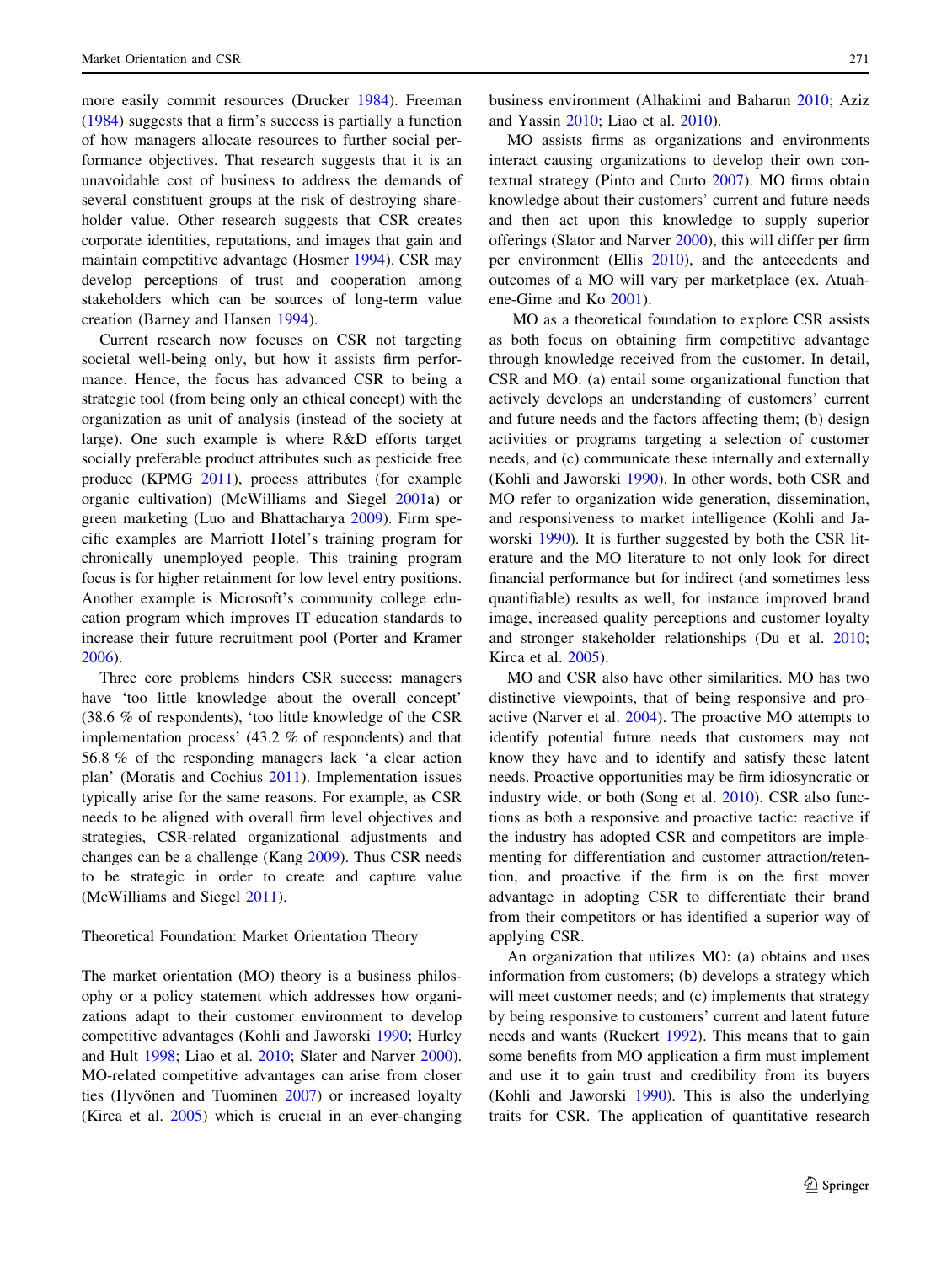questions is also suitable as much of the MO research up to date have been qualitative in nature (Kirca et al. [2005](#page-14-0)).

# Hypothesis Development

# Customer Orientation and CSR

MO is a ''customer-centric approach'' (Day and Moorman [2013,](#page-13-0) p. 21), the customer should be viewed as a co-creator of value in the relationship (Vargo and Lusch [2004\)](#page-15-0), and is the foundation for the customer orientation (CO) variable. CO requires firms to determine the current needs of the consumer through market information. CO is more focused in line with service dominant logic where current customers' needs and wishes are identified for further augmentation.

CO is not focused on either B2B or B2C but is a marketing concept that can be successfully utilized in both relationships. Sellers of generic products may experience difficulty in developing a deep relationship, but where services are complex or uncertainty is involved, the greater the potential for relationship development (Berry [1983](#page-13-0)). By developing relationships, customers have a reason to remain loyal and ways to differentiate (Day and Wensley [1983\)](#page-13-0), such as CSR, may be the causal link. Organizations are continuing to develop ongoing relationships spurring the concept of one-off transactions as markets have become more competitive with good service alone insufficient (Palmer and Bejou [1994](#page-15-0)).

Trends in the B2B illustrate the importance of CO and co-creators of value as firms have reduced their suppliers significantly to only a few ("shrinking the supplier base") leading to long-term cooperative relationships. These relationships require communication, empathizing, and keeping promises (Berry and Parasuraman [1991\)](#page-13-0) with the goal of long-term relationship satisfaction (Ramani and Kumar [2008\)](#page-15-0). The concept of customer segmentation, promotion and distributed to, is being replaced with relational exchanges (Lusch et al. [2007\)](#page-14-0).

CO focuses on current customer preferences, needs, and satisfaction. CO is much narrower than MO (which focuses resources on the broad marketplace, competitors and all stakeholders), and focuses on customers: their needs, expectations and complaints. The strength of this is making sure the current customer value proposition is correct, but is myopic and often fails to anticipate future marketplace changes or customer needs (Hamel and Prahalad [1994](#page-13-0)). The customer perspective often focus on metrics such as customer-perceived quality and value, customer-perceived levels of service and customer based order-to-delivery times (Kaplan and Norton [1992\)](#page-14-0).

CO firms' often survey their customers to find out the products and services they would like to see in the future and work with them to understand their long term goals utilizing a problem solving approach in the sales of their services/products (Lam et al. [2010\)](#page-14-0). As such, firms that apply CSR initiatives prove to some extent to be willing to assess, change, adjust or develop their business activities to achieve some benefits in consideration of their customers. For example, firms interact with different types of customers to gain CSRrelated cost reductions or to increase positive reputation (Moon and deLeon [2007](#page-14-0); Naffziger et al. [2003](#page-15-0)). Since it could be vastly expensive to tend to every stakeholder need, firms apply CSR in a cost effective and efficient manner (Delmas and Toffel [2008](#page-13-0); Donaldson and Preston [1995\)](#page-13-0) and realize 'good deeds' in one area spill-over and create reputational effects in other areas (Kolk and Pinske [2006\)](#page-14-0).

For example, McDonald's contribution to children's hospitals makes the overall firm appear socially responsible even though it is unrelated to their core business. Since stakeholder importance to firms also increases in general (Carroll and Shabana [2010](#page-13-0); KPMG [2011](#page-14-0)) more firms are attempting to design their CSR agenda not only to provide some value to the market place but also to gain from it (Bansal and Roth [2000;](#page-13-0) Bondy et al. [2012](#page-13-0); Kang [2009](#page-14-0); Lev et al. [2011;](#page-14-0) Porter [2008\)](#page-15-0).

When firms are customer oriented their CSR program can support the development of value in economic and societal terms (Drucker [1984;](#page-13-0) Murray and Montanari [1986](#page-15-0); Wood [2010](#page-15-0)). This leads to an increasing demand that CSR should incorporate some specific strategic purpose, for example to enhance customer relationships or to build brand value (Gadenne et al. [2009](#page-13-0)) and not only provide some general benefits for the society at large (Drucker [1984](#page-13-0)). The above discussion regarding CO components provides our first hypothesis:

H1 Customer orientation is positively related to CSR.

#### Customer Interaction and CSR

MO is a customer-centric approach (Day [1999\)](#page-13-0) as the firm needs to have an active interaction and dialog with its customers (Chen et al. [2012](#page-13-0)) and is the foundation of the customer interaction (CI) variable. This interaction can develop a dialog and deliver undiscovered market information about the customer, marketplace, and trends. The CI component of our research is an action oriented component of MO where meetings, coordinated interactions, and conversations are instigated by the firm with the customer to ascertain market knowledge and relationship development.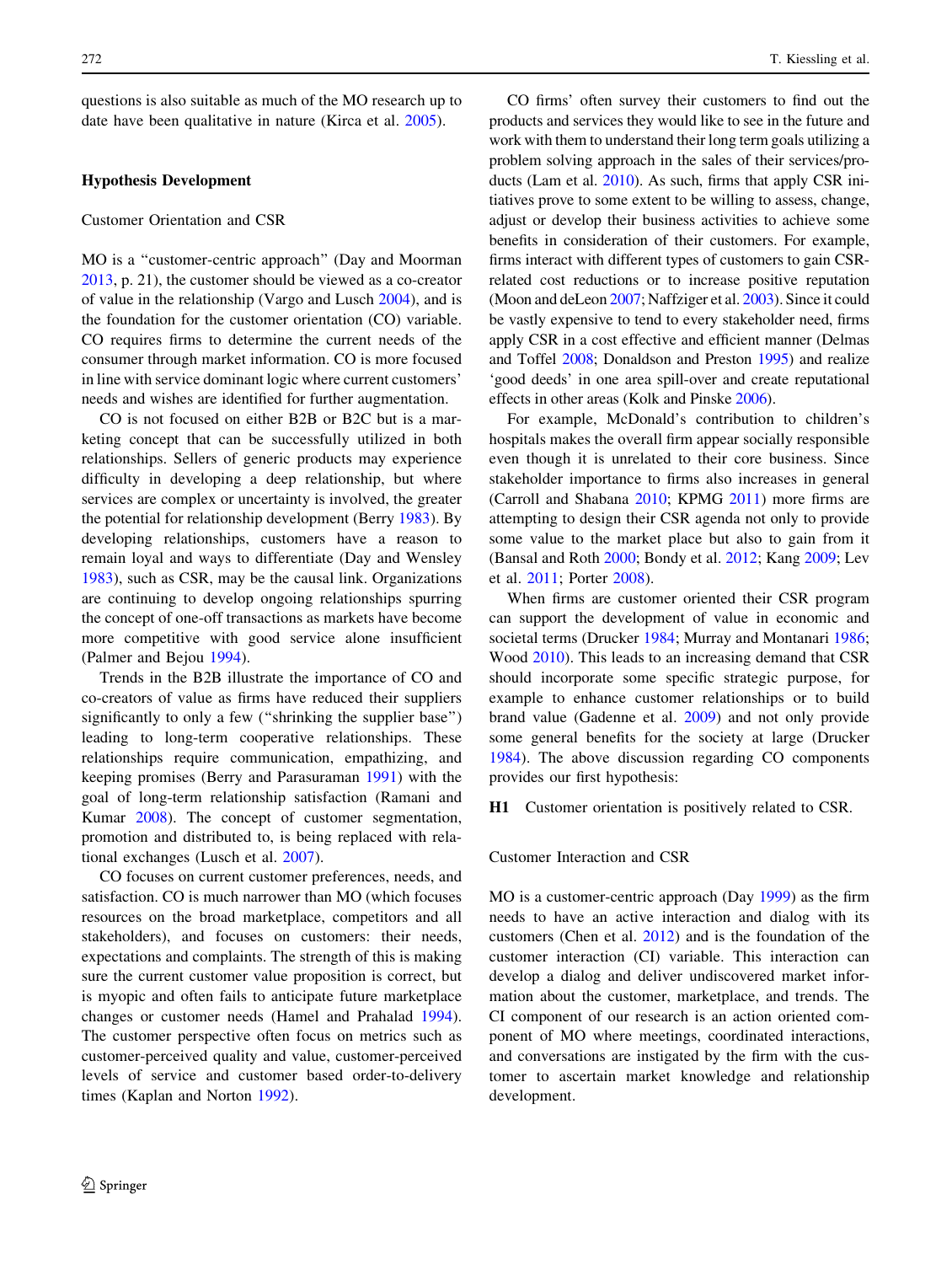The CI variable is a formal component of direct interaction with the customer, such as sharing projects, having formal written procedures, strategic alliances of functional departments, and scheduled regular meetings together (Peloza and Papania [2008](#page-15-0)). If a firm intends to develop some CSR derived value they should include representatives of the customers in their CSR dialogues and if there is a formal component of their relationship, CSR can be part of the agenda (Murray and Mo ntanari [1986\)](#page-15-0). Firm level CSR activities that have no support from their customers will not provide beneficial results (Carroll and Shabana [2010\)](#page-13-0). This is important as customers have the ability to reward or punish a firm for their societal behavior should it not be satisfactory (Neilsen and Rao [1987;](#page-15-0) Peloza and Papania [2008](#page-15-0); Ramchander et al. [2012\)](#page-15-0).

Explicit knowledge that is not embodied in specific products or services may not be efficiently transferred. However, firm/customer relationships will identify, transfer and integrate of this implicit knowledge (Liebeskind [1996](#page-14-0)). Another consideration is the speed to which this knowledge is transferred. Direct customer interaction permits knowledge to be transferred more quickly than relying purely on the market (Grant [1996;](#page-13-0) Eisenhardt and Galunic [2000](#page-13-0)). Customer value is constantly changing as their expectations are dynamic providing challenges that only direct interaction and feedback can ascertain (Eggert et al. [2006](#page-13-0)). Ignoring or missing shifts in customer needs could cause customer dissatisfaction and at the extreme, termination of the relationship (Beverland et al. [2004\)](#page-13-0).

Thus, firms should realize that various customers' needs and wants might be aligned with, or in conflict with, a firm's CSR actions (Lev, et al. [2011](#page-14-0)). This contributes to the business environment complexity in that firms need to apply an extended market approach that goes beyond their customers (toward society at large) to better serve firm level objectives (Kang [2009](#page-14-0); Lopez et al. [2007;](#page-14-0) Luo and Bhattacharya [2009\)](#page-14-0). Such extended market approach can in turn increase the firm-customer interdependency and bring organizational adjustments to better cater for them in regards to their needs and wants (Porter and Kramer [2006\)](#page-15-0).

While it is common that firms choose to engage in CSR, it is equally common that it is initiated by some stakeholder category directly or indirectly via applied pressure from them. Customers for example (and to a large extent other stakeholder groups such as potential customers, suppliers, legislators, environmental groups and financial institutions) today call for firms to adapt environmental measures or standards and, or, to implement some CSR activities (Gadenne et al. [2009](#page-13-0); Gummesson [2008\)](#page-13-0). The review regarding customer interaction leads to our second hypothesis:

#### H2 Customer Interaction is positively related to CSR.

# Market Orientation and CSR

The market orientation (MO) variable is broader and more future focused than the customer orientation (CO) focus and relies less on direct customer interaction (CI), as it attempts to predict trends and new value latent propositions for old customers while attempting to attract new customers. These firms include a focus on competition and their strategic moves, and the development of strategic tactics for future products/services. They also focus on the customer value proposition by understanding customer satisfaction, what the value of their products and services are to the customer, and the subsequent creation of new value for the customer (Ellis [2010\)](#page-13-0).

Responsiveness to acquired market information is essential for MO to be successful. MO is the cultural foundation of the learning organization which is the successful instilling of a corporate culture for a sustained focus for acquisition and utilization of market knowledge (Dickson [1992](#page-13-0)). This market intelligence can consist of factors such as governmental regulations, competitors, technology, economics, customer trends, and environmental factors such as CSR (Oudan [2012\)](#page-15-0). As firms are seeking both long term relationship development with customers, as well as a way to seek differentiation, the latest trends for customers seeking firms with high CSR will affect both.

Firms' that have a stronger external orientation and actively monitor and manage their customers, also allocate more resources (to satisfy their needs and wants) to attract and keep them (Harrison et al. [2010](#page-14-0)). MO addresses how organizations adapt to their customer environment and apply a strict focus on serving customers to develop competitive advantages (Hurley and Hult [1998;](#page-14-0) Liao et al. [2010](#page-14-0); Slater and Narver [2000](#page-15-0)). MO-related competitive advantages can arise from closer ties to customers (Hy-vönen and Tuominen [2007](#page-14-0)) or increased customer loyalty (Kirca et al. [2005\)](#page-14-0).

MO firms deploy the three pillars of the marketing concept (customer orientation, coordinated market interaction and profitability) and ensure these are manifested in its operations (Kohli and Jaworski [1990;](#page-14-0) Mulyanegara [2010](#page-15-0)). The proposition of the MO theory is that the success of a firm depends on how successful the top management team and individual managers are in managing their customer relationships (Kohli and Jaworski [1990](#page-14-0); Ruekert [1992](#page-15-0)). The theory further calls for managers to communicate intended value creation to highlight what brings their customers together. It thus forces managers to clearly communicate how they want to do business and what type of relationships they want with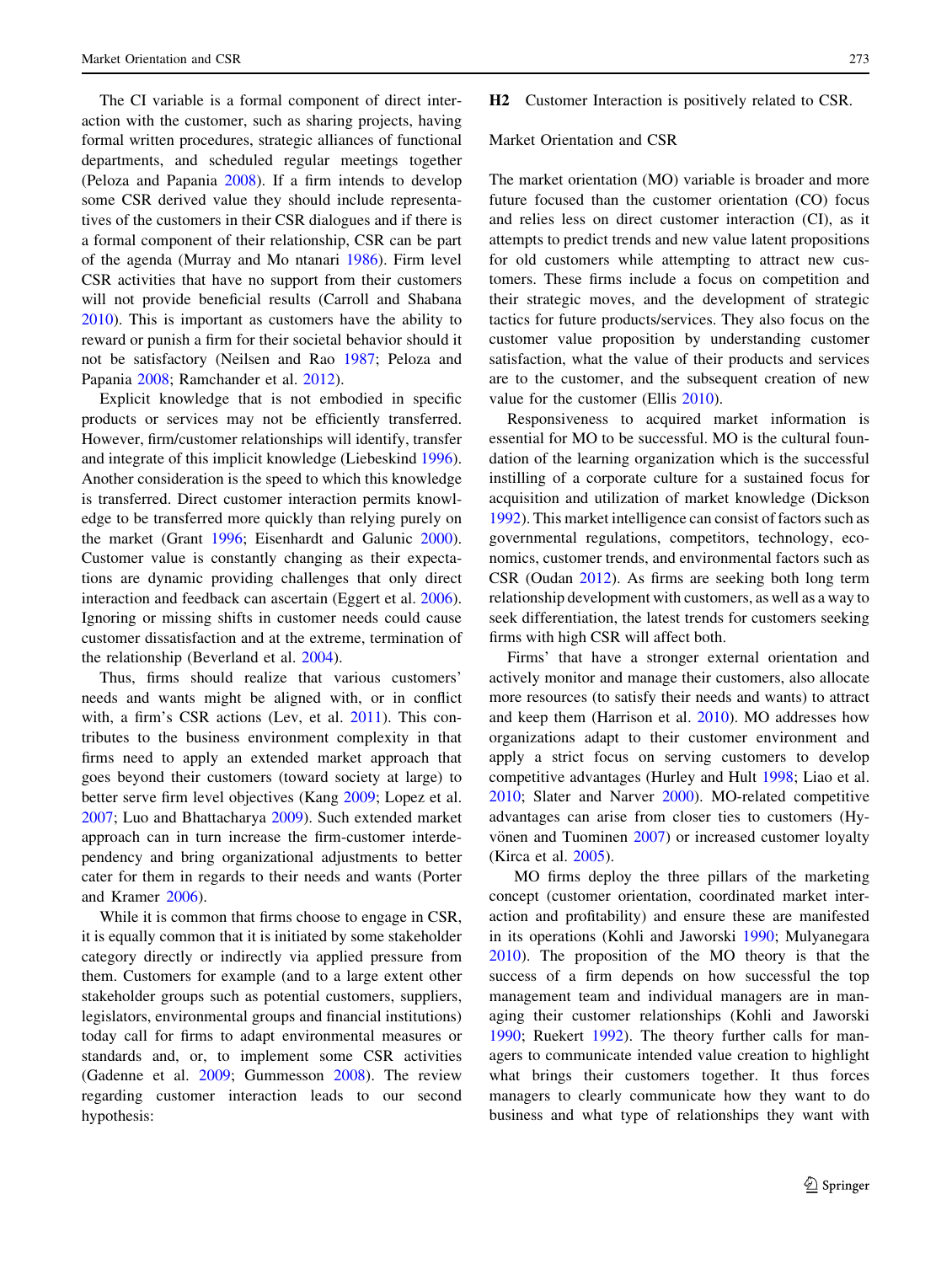their customers (Freeman et al. [2004](#page-13-0); Kohli and Jaworski [1990\)](#page-14-0).

H3 Market orientation is positively related to CSR.

# Firm Performance and CSR

Opponents to CSR claim CSR to be outside the shareholders best interest and that the only social responsibility a firm has is to maximize profit for its owners (Friedman [1970\)](#page-13-0). CSR opponents continue to repeat the view that firms should not engage in CSR due to uncertain financial effects or as a potential distraction from a firm's business focus (KPMG [2011](#page-14-0); Wood [2010](#page-15-0)). One area that the opponents and proponents agree upon is that profit arises from successful interactions with their primary market stakeholder—their customers. However, CSR proponents both address the economic argument and lack of business focus by arguing that immediate impact should not be sought (Carroll and Shabana [2010](#page-13-0)) as reputation just like branding takes considerable time to create and achieve. Research suggests that CSR instead should be viewed in a broader, holistic and long term perspective covering more than immediate financial performance (Carroll and Shabana [2010](#page-13-0); KPMG [2011](#page-14-0)).

Other research suggests that while a direct financial performance enhancement is definitively possible (Ramchander et al. [2012\)](#page-15-0), CSR-related financial performance can be unclear (Orlitzky et al. [2003\)](#page-15-0). CSR is a holistic management philosophy that recognizes the existence of interdependency with society, and that CSR provides direct and indirect relationships with firm performance (Carroll and Shabana [2010\)](#page-13-0). Conclusively, CSR can yield direct and indirect enhancements of performance financial or otherwise (Lev et al. [2011\)](#page-14-0) through integration of marketand non-market strategies (Baron [1995\)](#page-13-0).

A number of studies have also investigated the link between CSR and firm performance making the link well established with the causality from CSR to firm perfor-mance and not firm performance to CSR (Wood [2010](#page-15-0)). Yet, while it is possible that causation is a virtuous circle (simultaneous and interactive), the impact seems to be that improved CSR contribute to improved financial performance, *ceteris paribus* (Waddock and Graves [1997](#page-15-0)). Researchers are now recommended to leave the firm performance domain and instead focus on other CSR components and research questions (Carroll and Shabana [2010](#page-13-0); Wood [2010](#page-15-0)). Although researchers have found positive, negative or neutral impact from CSR on firm performance (Orlitzky et al. [2003](#page-15-0)), the common view today is that the empirical findings support the link to be overall positive (Hill et al. [2007](#page-14-0); Hull and Rothenberg [2008;](#page-14-0) McWilliams and Siegel [2000](#page-14-0); Orlitzky et al. [2003;](#page-15-0) Wood [2010](#page-15-0)).

However, the relationship between CSR and firm performance is not always directly favorable as CSR brings added costs and mostly evolve around intangible asset creation like brand image and reputation (Carroll and Shabana [2010](#page-13-0)), and is therefore difficult to isolate using common evaluation and accounting techniques (Semenova et al. [2008](#page-15-0)). Despite potential measurement problems, it is claimed that a firm's marke value can be increased by addressing the various needs of stakeholders (Luo and Bhattacharya [2009](#page-14-0)). The discussion regarding firm performance leads to our fourth hypothesis:

H4 CSR is positively related to Firm Performance.

#### Mediation of CSR to CO, CI, MO to Firm Performance

The impact of MO on performance has seen studied with the results suggesting a meditating role of other variables, for example that of relational capabilities (Smirnova et al. [2011](#page-15-0)). Although MO is an important antecedent to business success (Han et al. [1998](#page-14-0)) there potentially can be mediating factors associated with firm performance (Sivadas and Dwyer [2000](#page-15-0)). As MO's primary objective is to deliver superior customer value, the current market trend of customers' interest in CSR will cause MO focused firms to implement these programs for greater firm performance (Day [1994](#page-13-0)). Incorporation of the customers' voice into the firm's routines and strategies will improve both customer retention and profitability (Kumar et al. [2011\)](#page-14-0).

Past research has shown MO to have a ''strong positive", "positive", and "weak" relationship to firm performance although no research has included CSR as a mediating variable (see Liao et al. [2011](#page-14-0) for a review). Mediating variables in prior MO research include: innovation, learning orientation, TQM implementation, and relationship commitment (Taylor et al. [2008](#page-15-0); Demirbag et al. [2006](#page-13-0); Menguc and Auh [2006](#page-14-0); Wang and Wei [2005](#page-15-0)). As MO is a value creation technique for customers (Ulaga [2003](#page-15-0)) and CSR is of current value to customers, MO firms will implement CSR attracting new customers and retaining present customers. Recent research suggests that consumers' willingness to purchase is largely based upon the perception of the firm in general and that CSR plays a large role in that perception (Smith [2012\)](#page-15-0).

CSR has a positive correlation for customers on corporate brand and reputation (Hur et al. [2013\)](#page-14-0) as customers prefer socially responsible firms and also prefer to be associated with these types of firms (Heikkurinen [2010](#page-14-0)). Market oriented firms are continuously assessing the needs and wants of customers for competitive advantage and will implement CSR as the strategic tool directly affecting their sales as CSR has been shown to develop favorable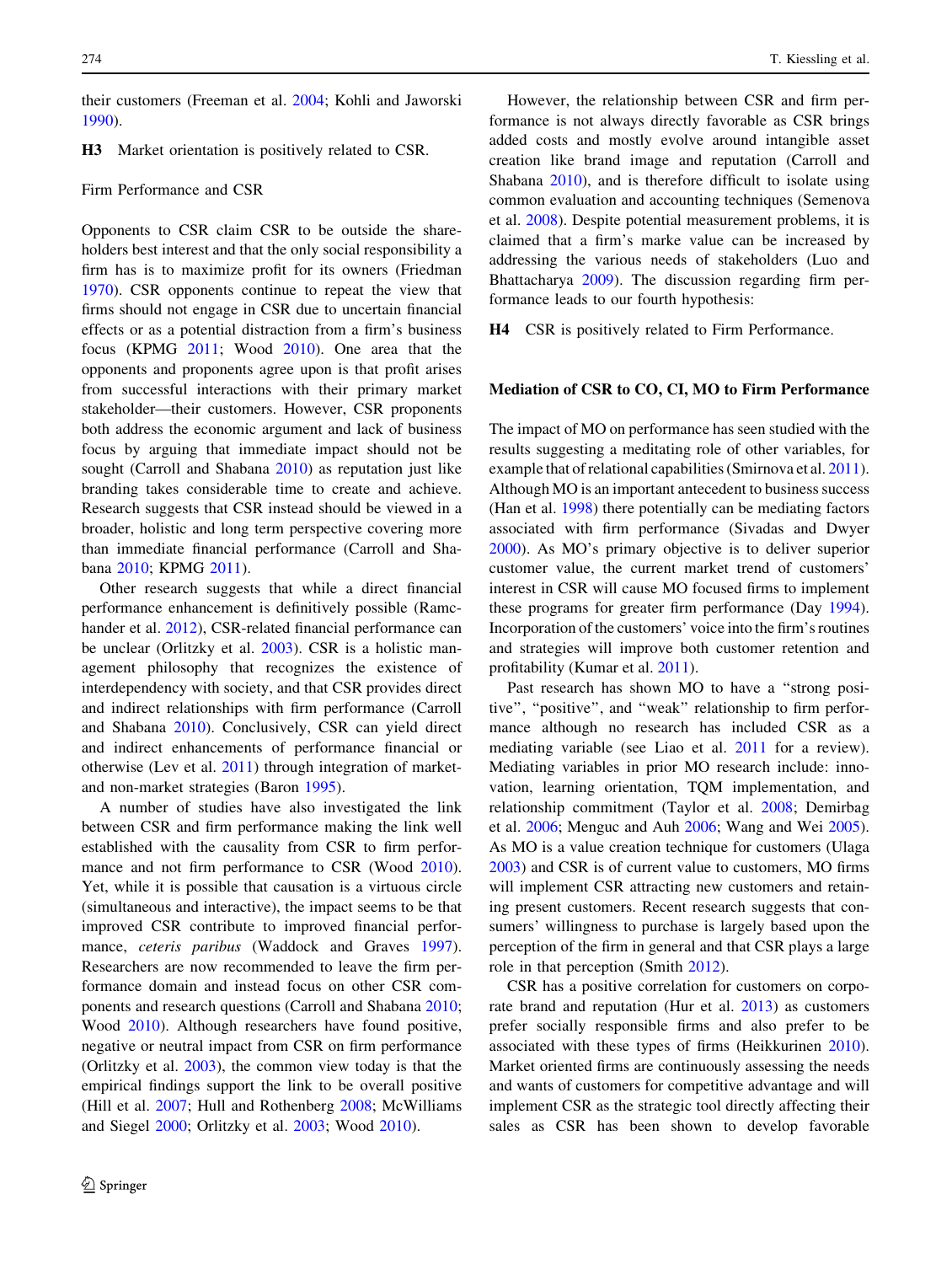responses from consumers (Groza et al. [2011\)](#page-13-0). As such, MO is the acquisition of information that will then utilize ''tools'' such as CSR to achieve greater firm performance.

Our model suggests a mediation of CSR to customer orientation, customer interaction, market performance to firm performance. Although some research has suggested that CO, CI and MO may lead to higher firm performance in the past, our research explores a CSR mediation effect. For example, although a majority of research suggests that market orientation is positively associated with performance several researchers have reported non-significant or negative effects with this association (Agarwal et al. [2003](#page-13-0); Sandvik and Sandvik [2003](#page-15-0)). Perhaps the research on these variables is confounded by the lack of a mediation variable such as CSR. As the new emphasis is on CSR, firms will be required to have many competencies and CSR will be a key component. Hence we hypothesize:

H4a CSR has a positive mediating effect on customer orientation to Firm Performance.

H4b CSR has a positive mediating effect on customer Interaction to Firm Performance.

H4c CSR has a positive mediating effect on market orientation to Firm Performance.

#### Sample description

Measurement of the CSR Construct

CSR has been argued to be difficult to measure and that valid and reliable measures may not be developed (Carroll [2000\)](#page-13-0). We utilize Sweden's CSR index, called the OMX-GES index. The first step to be on the OMX-GES index is that the top one hundred ''most publicly traded'' firms are selected. Secondly, the firms are then are rated in three key areas: rating of environment, rating of human rights and rating of corporate governance. These scores are calculated by NASDAQ OMX in cooperation with GES Investment Services, Northern Europe's leading research and service provider for Responsible Investment. The criteria are based upon international guidelines for ESG issues and supports investor considerations to the UN Principles for Responsible Investments. GES Investment Service conducts the sustainability assessment by rating the companies according to their model ''GES Risk Rating''. The analysis is based on international norms on ESG issues in accordance with the United Nations Principles for Responsible Investment (UN PRI). GES Risk Rating evaluates both the companies' preparedness (through management systems, etc.) as well as performance through a number of criteria and sub-criteria.

The companies obtain a rating from a Likert scale of 7 for each of the areas environment, human rights and corporate governance, and then a total score is calculated from an average of all three scores. The top 40 on the list is then published by greatest to least. We were able to attain the entire 100 firm list however. As an example of the scoring of the firms, the poorest performing firm, company 100, had a rating of the average of the three indexes of 0.62 out of 7, while the number one firm was 5.67 out of 7.

#### Sample

We were able to obtain the entire population of the 100 firms on the index for 2011. The top 100 firms have between \$11.7 million USD to \$33.3 billion USD in annual revenue, between 1,217 and 281,145 employees and an average MNE level of 81.9 % international sales versus 18.1 % domestic sales. The sample included industries of: Manufacturing 14, Retail 9, Banking 10, Real Estate and Hotel Management 10, Mining and Construction 15, Pharmaceutical and Biotech 11, Telecommunications and IT 8, Other (aerospace/defence/distribution/trading/airlines) 5, for a total of 82.

In total, there are 215 firms traded on the NASDAQ-OMX Stock Exchange, but only the top 100 highest traded firms are represented on the index. In turn this translates into an Index representation of 46.51 % of all the listed firms traded by NASDAQ-OMX. An additional 310 firms are also traded in Sweden outside NASDAQ-OMX's operations. These are typically smaller firms in emerging industries that do not have sufficient firm level characteristics to qualify to the types of indexes of interest for research in CSR. In total we managed to collect completed questionnaire answers reaching a sample size of  $N = 88$  for the quantitative research component, or 88 % from the 100 provided. We had to delete six questionnaires as they had left too many key questions unanswered, producing 82 usable surveys.

Our sample size success was collected due to an inordinate amount of time in personally contacting managers. We contacted each firm ranked on the complete Index  $(N = 100)$  separately. We personally called each firm's switchboard asking for the executive manager in charge of CSR activities. In many cases the contact person was found on corporate websites or in annual reports. Where the switchboard operators hesitated to whom to connect us to, we asked for varying titles such as Vice President (VP) of CSR, the VP of Sustainability, the VP of Strategy or Business Development, the Chief Operating Officer (COO) or Chief Executive Officer (CEO) in that order. To reach each respondent we needed 2.4 calls on average where each phone call lasted for an average of 9 min. In total we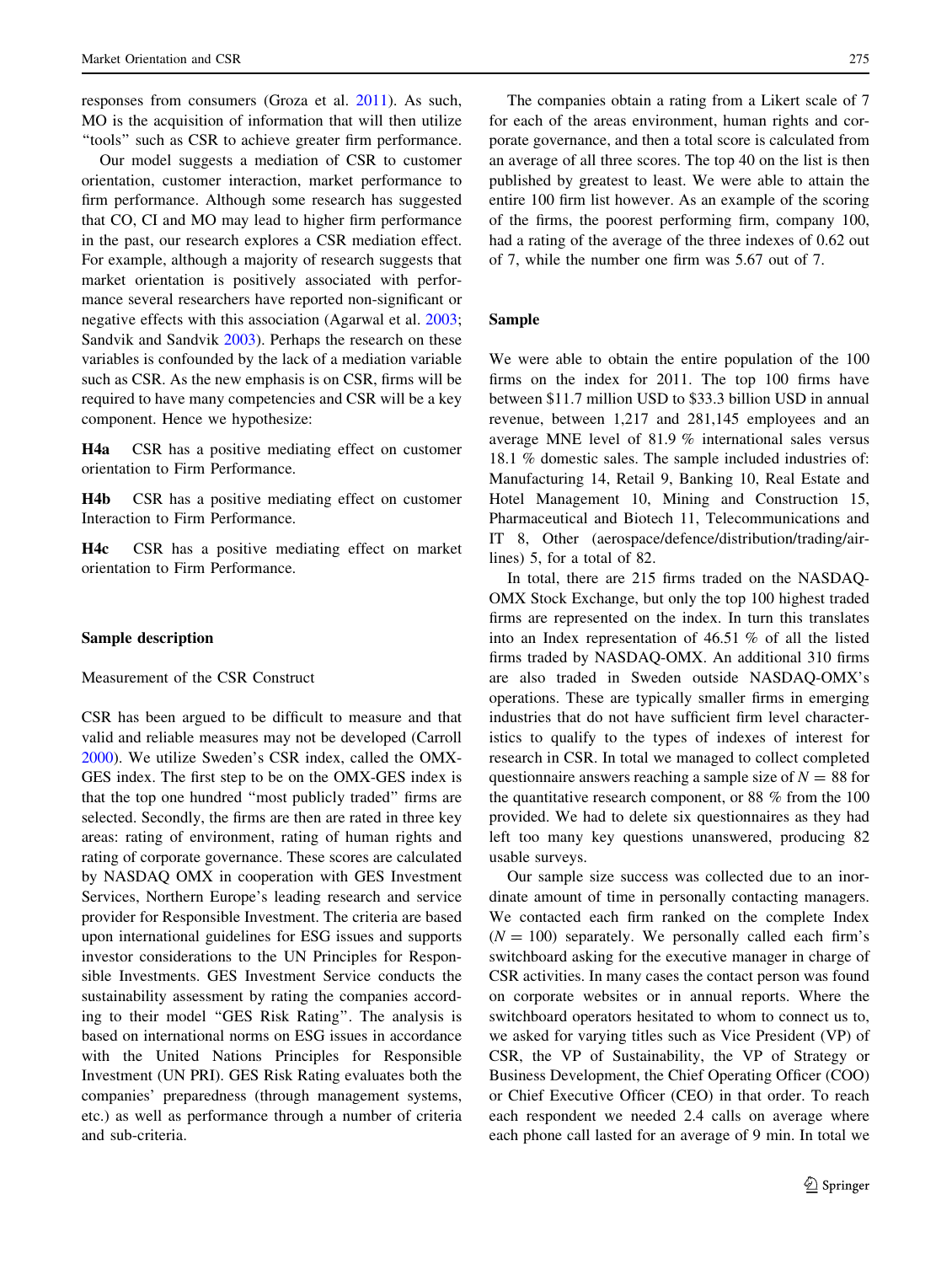made 247 calls and spent 37 h on the phone for this initial data collection phase. We further offered to provide an executive summary in return for their cooperation once the research is completed.

#### Non-response bias

Among the top 100 most traded firms on the Index we had only twelve firms that declined to participate (12 %). To test for nonresponse bias of the 12 firms that did not respond, we identified early to late responders per Armstrong and Overton [\(1977](#page-13-0)). Research has shown that late responders are similar to non-respondents so late responders can be used as a proxy for non-respondents. Actual survey responses are compared to determine if there are differences between the two groups. We found no significant differences.

#### Variable: Firm Performance

Return on Assets (ROA) is a firm performance measure that addresses earnings generated from invested capital (assets) independent from firm size. The reason is that it represents firms' profitability in respect to total set of resources, that is, all assets in its control (Hull & Rothenberg [2008](#page-14-0); Marcel [2009;](#page-14-0) Waddock and Graves [1997](#page-15-0)). ROA for public companies can vary substantially and be dependent on the industry they belong to. The assets in question are further the sort that is valued on the balance sheet, that is, fixed assets and not intangible assets like people, ideas or in this case CSR derived reputation. ROA has been widely used by CSR researchers to measure the impact from CSR on firm performance (Hull and Rothenberg [2008](#page-14-0); Marcel [2009](#page-14-0); Waddock and Graves [1997;](#page-15-0) Walls et al. [2012\)](#page-15-0). Measure: ROA fiscal year earnings divided by total assets expressed as a percentage (Hull and Rothenberg [2008;](#page-14-0) Waddock and Graves [1997](#page-15-0)).

#### Variable: Customer Orientation

In order to develop an appropriate CSR program it is necessary to have sufficient understanding of a firm's customer orientation (Mulyanegara [2010](#page-15-0)). To assess this external orientation component we applied Lam et al. [\(2010](#page-14-0)) set of questions. These questions measure the level of customer orientation on a seven-point Likert scale. The questions were developed to explore the extent a firm will see customer preferences as an important success factor; goal alignment with customer satisfaction and problem solving approaches in selling to customers. We applied six of their nine instruments. The questions were rephrased for our unit of analysis so they were not from an individual respondent's perspective but to an organizational respondent's perspective (i.e. questions were changed from 'I focus on customer solutions' to 'we focus on customer solutions'). The three questions we did not use were specifically tailored for B2C not B2B as they addressed specific products for Lam et al. ([2010\)](#page-14-0) research, were in regard to salespeople directly, and are not appropriate for our purposes. The degree of Customer Orientation measurement was confirmed as valid by the reliability (consistency) test (Cronbach's Alpha 0.854).

# Variable: Customer Interaction

To receive feedback and customer suggestions about the CSR program we examined firm customer interaction. We applied 3 of Peloza's ([2006\)](#page-15-0) set of four questions that measure the level of structured interaction with customers and suppliers and are measured on a Likert scale. These questions evolve around if firms have for example formal written procedures how to interact with the key market stakeholder (customers); regular scheduled meetings with customers or occasionally shared project organizations with their customers. The degree of Customer Interaction measurement was confirmed as valid by the reliability (consistency) test (Cronbach's Alpha 0.653).

# Variable: Market Orientation

To develop a CSR program based upon the theoretical foundation of market orientation we applied 6 of Ellis [\(2010](#page-13-0)) set of eight questions that measure the level of market orientation on a seven-point Likert scale. These questions evolve around firms' view on for example knowledge of how customers value a firm's products; how well they know their competitors or if various managers do field visits to customers to learn from them first hand. The degree of Market Orientation measurement was confirmed as valid by the reliability (consistency) test (Cronbach's Alpha 0.766).

#### Control Variables

Control Variable: Industry Affiliation

Controlling for Industry affiliation is important in CSR research. CSR can for example be more common in mature industries like food, cosmetics, pharmaceuticals, financial services, utilities and automobile industry (McWilliams and Siegel [2001a](#page-14-0); Simpson and Kohers [2002\)](#page-15-0) than in more infant industries like ICT or on-line gaming. The type of CSR applied also differs across industries. Firms that prefer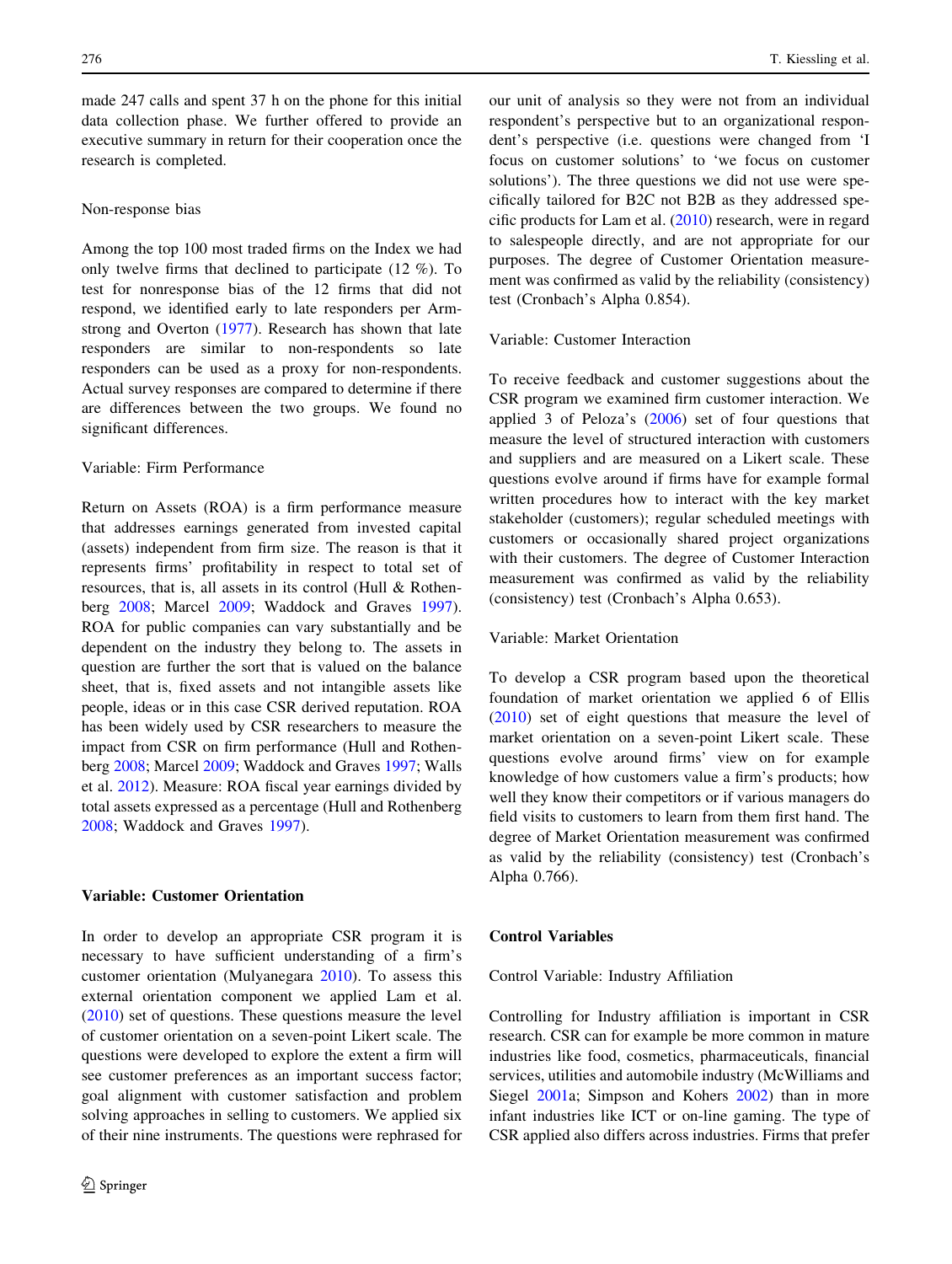project specific contributions (i.e. random contributions) are more common in retailing and financial services (Lev et al. [2011\)](#page-14-0). Firms with commodity type- or heavy industrial products are also more likely to engage in CSR efforts (Hult et al. [2007](#page-14-0); McWilliams and Siegel [2001a](#page-14-0)). Industry affiliation is generally measured as a general industry coding practice applicable for a specific country (Siegel and Vitaliano [2007\)](#page-15-0). We used the given MSCI index for each industry. The MSCI Global Sector Indexes are constructed using the Global Industry Classification Standard ( $GICS^{\circledast}$ ), a widely accepted industry analysis framework for investment research, portfolio management and asset allocation jointly developed and maintained by MSCI and Standard & Poor's. The MSCI Global Sector Indexes comprise regional and country sector, industry group and industry indexes based on the MSCI Global Investable Market Indexes.

# Control Variable: Firm Size

The literature review reveals that Firm Size is frequently used as a control variable. One reason why researchers should control for size is that performance varies substantially across industries and larger firms may have more resources to utilize in CSR programs (Hull and Rothenberg [2008;](#page-14-0) Marcel [2009;](#page-14-0) Waddock and Graves [1997\)](#page-15-0). One earlier calculation for Firm Size is total assets and total sales deployed in the firm (Waddock and Graves [1997](#page-15-0)). More recent research suggests to instead using the weighted average of a firm's total assets (Hull and Rothenberg [2008\)](#page-14-0). The weighted average was calculated over a three year period with a cumulative weight of 0.5. The full weight  $(1.0)$  was given to the value of the most recent year  $Y_1$  while a 0.5 weight were given to the value of each year  $Y_{-1}$ , and a 0.25 weight were given to each year  $Y_{-2}$  (Hull 2011). We then take log of firm size since firm size shows a high variability and we needed to control for heteroskedasticity (McCulloch and Huston [1985\)](#page-14-0).

#### Control Variable: Customer Categories

Since CSR differ across industries their customers will differ also (consumers (B2C), other businesses (B2B) or government customers (B2G) or combinations thereof). The cosmetics, pharmaceuticals, banking and utilities industries for example, all focus on different customer categories (McWilliams and Siegel [2001](#page-14-0)a; Simpson and Kohers [2002\)](#page-15-0). The three customer categories consumers- (B2C), business- (B2B) or government customers (B2G) can affect firm willingness to undertake CSR differently (Naffziger et al. [2003\)](#page-15-0). To exemplify, food and cosmetics firms are likely to focus on consumers (B2C) while pharmaceutical firms focus on their business customers (B2B).

Banking and utilities are likely to focus on all three categories (B2C, B2B and B2G) given the nature of their business' (for example supplying financial resources, electricity or water). In turn, the customer categories and the way firms orient their activities around them, can lead to formalized organizational structures which in turn can increase CSR efforts (Berkhout and Rowlands [2007\)](#page-13-0). We therefore applied Delma and Toffel ([2008\)](#page-13-0) measure assessing to what extent firms' have B2C customers (consumers); B2B customers (other firms); or B2G government or municipal customers (Delmas and Toffel [2008](#page-13-0); McWilliams and Siegel [2001a](#page-14-0)).

Control Variable: Market Intensity

Previous research has recommended assessing the market intensity when researching firm performance in CSR research (Luo and Bhattacharya [2009;](#page-14-0) McWilliams and Siegel [2001](#page-14-0)a). The ratio of advertising spending to sales revenue (in monetary values) has been used as a measure to assess the market intensity expressed as a percentage (McWilliams and Siegel [2001](#page-14-0)a; Walls et al. [2012\)](#page-15-0). Since the advertising expenditures were not retrievable in the annual reports in satisfying quantity we used the ratio of sales cost to sales revenue. This alteration of McWilliams measure maintain the purpose of assessing whether marketrelated costs affect firm performance in CSR research contexts (Table [1](#page-9-0)).

# Methodology and Results

This section focuses on the analysis of our hypotheses discussed in the prior section. We used regression analysis to measure the impact of our variables of interest, customer orientation, customer interaction and market orientation on CSR. We run three different regressions to explore the relation of each variable to CSR. In each regression, we include the control variables of industry, size, customer categories, and market intensity.

$$
Index_f = \alpha_f + \beta_{0f}CO_f + \beta_{1f}CI_f + \beta_{2f}MO_f + \beta_{3f} Controls_f
$$
  
+  $e_f$ 

*Index<sub>f</sub>* is the CSR index level for each firm f in the sample.

 $CO<sub>f</sub>$  is the level of customer orientation for firm f in the sample.

 $CI_f$  is the level of customer Interaction for firm f in the sample.

 $MO<sub>f</sub>$  is the level of market orientation for firm f in the sample.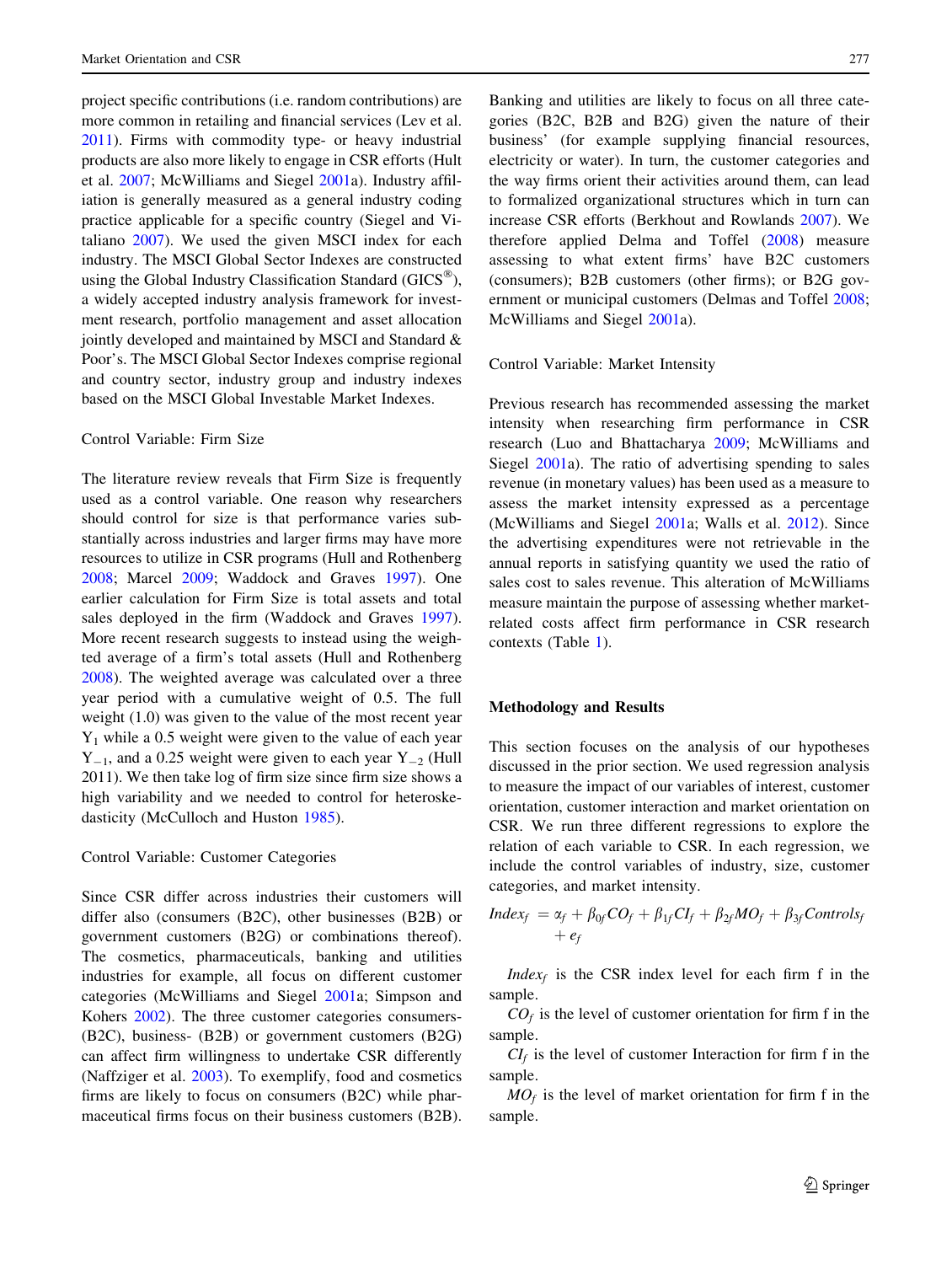<span id="page-9-0"></span>Table 1 Correlation Table

|                |             | Mean   | s.d.     |           | 2         | 3         | 4         | 5        | 6        | 7     |
|----------------|-------------|--------|----------|-----------|-----------|-----------|-----------|----------|----------|-------|
| 1              | Custmr Or.  | 5.22   | 1.22     |           |           |           |           |          |          |       |
| 2              | Custmr Int  | 4.18   | 1.06     | $0.369**$ |           |           |           |          |          |       |
| 3              | Market Or.  | 4.77   | 1.08     | $0.731**$ | $0.323**$ |           |           |          |          |       |
| $\overline{4}$ | Performance | 0.1079 | 0.0854   | $0.663**$ | $0.251*$  | $0.536**$ |           |          |          |       |
| 5              | Industry    | 423725 | 15112691 | 0.096     | $-0.03$   | 0.088     | 0.054     |          |          |       |
| 6              | <b>Size</b> | 0.186  | 0.133    | 0.219     | 0.119     | 0.178     | 0.077     | $-0.195$ |          |       |
| 7              | Market Com  | 3.88   | 1.08     | 0.066     | $-0.116$  | $0.246*$  | $-0.046$  | 0.076    | $0.249*$ |       |
| 8              | <b>CSR</b>  | 4.34   | 1.37     | $0.597**$ | $0.254*$  | $0.460**$ | $0.326**$ | 0.199    | 0.215    | 0.093 |
|                |             |        |          |           |           |           |           |          |          |       |

\* at 0.05 level, \*\* at 0.01 level

Controls<sub>f</sub> include *Industry<sub>f</sub>*, the general industry coding, Size<sub>f</sub>, the size,  $B2C_f$ ,  $B2B_f$ ,  $B2G_f$ , customer categories and  $MI_f$ , the market intensity of firm f in the sample.

Given that some of our variables are highly correlated, we test for the presence of multicollinearity in our models by inspecting the variance inflation factors (VIF). None of the VIFs are greater than 5 and multicollinearity is not a concern as they far below the common cut-off threshold of 5–10 ([Kleinbaum et al. 1998](#page-14-0)). We also test for normality and the Jarque–Bera test statistics show that our sample data comes from a normal distribution (Mardia [1970](#page-14-0); Thadewald and Buning [2007\)](#page-15-0). Finally we implement Newey-West Correction to all our models and report only heteroskedasticity consistent estimates of the standard errors (Newey and West [1987](#page-15-0)).

For all three hypothesis (see Table 2), we controlled for industry affiliation, firm size, customer categories and market intensity. Hypothesis one (H1) states customer orientation (CO) is positively related to CSR, which we found significant ( $F = 7.767$ ;  $p = 0.001$ ). Hence, the more customer oriented the firm is, the higher a firm will rank on the CSR Index. This empirical result suggests that since the current marketplace has an emphasis on CSR, CO focused firms will also determine the current needs of the consumer and have a strong CSR program. Hypothesis two states customer Interaction (CI) is positively related to CSR and was found to be insignificant ( $F = 1.248$ ;  $p = 0.288$ ). The results suggest that an action oriented component of MO where meetings, coordinated interactions, and conversations are instigated by the firm with the customer to ascertain market knowledge and relationship development is not required for CSR. Hypothesis three states market orientation (MO) is positively related to CSR and was found significant ( $F = 4.299$ ;  $p = 0.001$ ). The MO variable is broader and more future focused, as it attempts to predict trends and new value latent propositions for old customers while attempting to attract new customers, with CSR as a critical component.

|  |  | <b>Table 2</b> Testing Hypotheses 1, 2, and 3 Results |  |  |  |  |  |
|--|--|-------------------------------------------------------|--|--|--|--|--|
|--|--|-------------------------------------------------------|--|--|--|--|--|

| DV                   | <b>CSR</b> | <b>CSR</b>     | <b>CSR</b>     |
|----------------------|------------|----------------|----------------|
|                      | H1         | H <sub>2</sub> | H <sub>3</sub> |
| Industry             | 0.057      | 0.209          | 0.056          |
|                      | $-0.576$   | $-1.771$       | $-0.506$       |
| Size                 | 0.067      | $0.254*$       | 0.03           |
|                      | $-0.67$    | $-2.113$       | $-0.274$       |
| Market intensity     | 0.046      | 0.043          | 0.176          |
|                      | $-0.44$    | $-0.347$       | $-1.523$       |
| B2C                  | 0.051      | 0.036          | 0.108          |
|                      | $-0.462$   | $-0.284$       | $-0.881$       |
| B2B                  | 0.119      | 0.021          | $-0.016$       |
|                      | $-959$     | $-0.131$       | $(-.116)$      |
| B2G                  | $0.217*$   | 0.021          | 0.194          |
|                      | $-2.019$   | $-0.782$       | $-1.622$       |
| Customer orientation | $0.525**$  |                |                |
|                      | $-0.5421$  |                |                |
| Customer interaction |            | 0.098          |                |
|                      |            | $-0.794$       |                |
| Market orientation   |            |                | $0.394**$      |
|                      |            |                | $-3.65$        |
| N                    | 82         | 82             | 82             |
| Model F statistics   | 7.767      | 1.248          | 4.299          |
| Model R <sub>2</sub> | 0.437      | 0.106          | 0.301          |
| Adjusted R2          | 0.381      | 0.021          | 0.231          |

\* Significance at 0.05, \*\* Significance at 0.001

Hypothesis four states CSR is positively related to Firm Performance and was found significant (F-stat  $= 2.625$ ;  $p = 0.05$ ) (see Table [3](#page-10-0) which includes firm controls of industry affiliation, firm size, customer categories and market intensity). The results suggest that these firms' level of financial performance is improved by their CSR efforts. As CSR is a customer focused tactic, firms with strong CSR are rewarded for their efforts by higher performance from customers.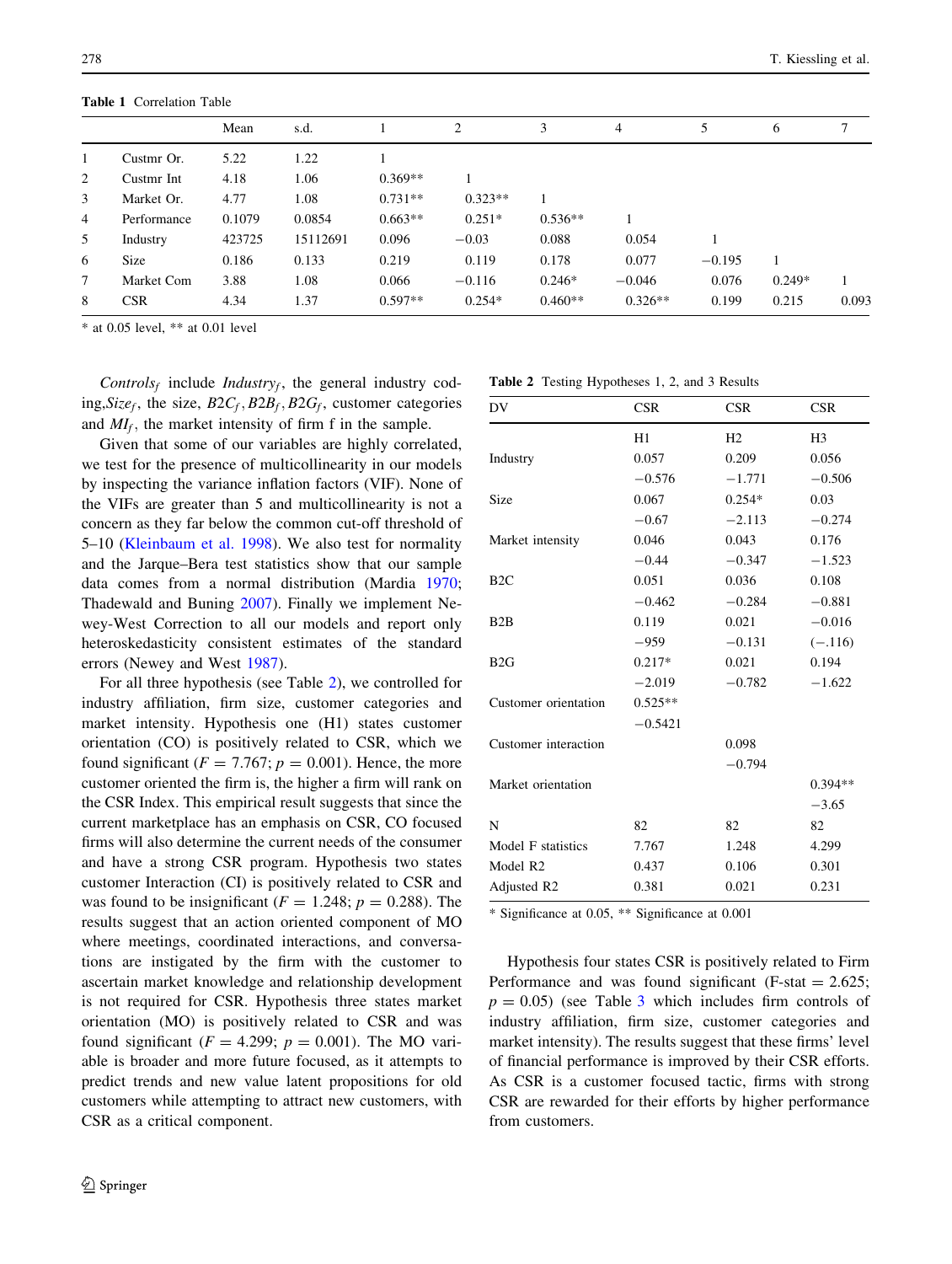<span id="page-10-0"></span>Table 3 Testing Hypothesis 4 results

| DV                   | Performance<br>H4 |
|----------------------|-------------------|
| Industry             | 2.243*            |
|                      | 0.028             |
| Size                 | 1.942             |
|                      | 0.056             |
| Market intensity     | 0.177             |
|                      | 0.86              |
| B <sub>2</sub> C     | 0.845             |
|                      | 0.401             |
| B <sub>2</sub> B     | 0.361             |
|                      | 0.719             |
| B <sub>2</sub> G     | $0.418*$          |
|                      | 0.677             |
| <b>CSR</b>           | 2.393*            |
|                      | 0.019             |
| N                    | 82                |
| Model F statistics   | 7.767             |
| Model R <sub>2</sub> | 0.437             |
| Adjusted R2          | 0.381             |
|                      |                   |

\* Significance at 0.05

# Mediation Analysis

In this section we seek to determine whether CSR acts as a mediator between CI, CO and MO and financial performance. The path diagram is illustrated in Fig. 1. We did not run mediation tests for Hypothesis 4B which states that CSR will mediate the relationship between CI and financial performance. Hypothesis 2 was found insignificant and that CI is not positively correlated to CSR.

To further test H4a and H4c, we employed Preacher and Hayes's (2004, 2008) INDIRECT macro for SPSS. Preacher and Hayes's non-parametric resampling procedures for testing mediated moderation hypotheses generate bootstrap confidence intervals. Bootstrapping is a preferred method for testing mediation because it does not rely on the assumption of normality of the sampling distribution of the indirect effect (Preacher and Hayes 2004, 2008). As none of the confidence intervals produced contained zero, bootstrapping results showed that Customer Orientation (95 % CI 0.0262 to 0.2344) and Market Orientation (95 % CI 0.0541 to 0.4251) were meditated by CSR to performance. Further, for both independent variables the paths "a", "b", and "c" were significant, while "c-prime" is insignificant, suggesting a mediation effect. The model summary F-statistic for Customer Orientation was 11.970  $(p > 0.001)$  and for Market Orientation the F-statistic was 13.079 ( $p > 0.001$ ). Therefore, the data support H4a and H4c. See Table [4](#page-11-0).



Fig. 1 The model for CSR

#### Conclusions and Implications

Corporate Social Responsibility (CSR) has become of great interest to both researchers and practitioners alike with much discussion on whether the costs outweigh the performance implications. CSR has become a firm strategic tool (not only an ethical concept) as firms recognize that the customer value proposition and CSR is integrated with the focus on how to differentiate the firm from the view of the customer. We utilized market orientation (MO) theory as our foundation for our research as it explains how organizations adapt to their customer environment and focus on serving customers to develop competitive advantages. MO is both proactive and reactive with a focus on the current customer and an estimation of their needs in the future. With the current customer focus on CSR, MO assists the field in identifying a possible firm differentiation for success.

The market orientation (MO) theory is a business philosophy or a policy statement which addresses how organizations adapt to their customer environment and focus on serving customers to develop competitive advantages. MOrelated competitive advantages can arise from closer customer ties or increased customer loyalty which is crucial in an ever-changing business environment. Customers are now focusing on the environment and are more socially conscious and have relayed these feelings to the marketplace. Firms are now implementing CSR programs in response to customers' demands to differentiate themselves from their competitors, to maintain current customers, and to attract new ones.

We used CSR as a mediator in our model with MO as our theoretical foundation. MO and CSR both have had mixed results in the past in regard to their correlation to performance. The MO research stream primarily utilized in the marketing field has suggested that perhaps the relationship is either moderated or mediated to performance. We included CSR as the mediating variable to further the literature streams and our results indicate that CSR could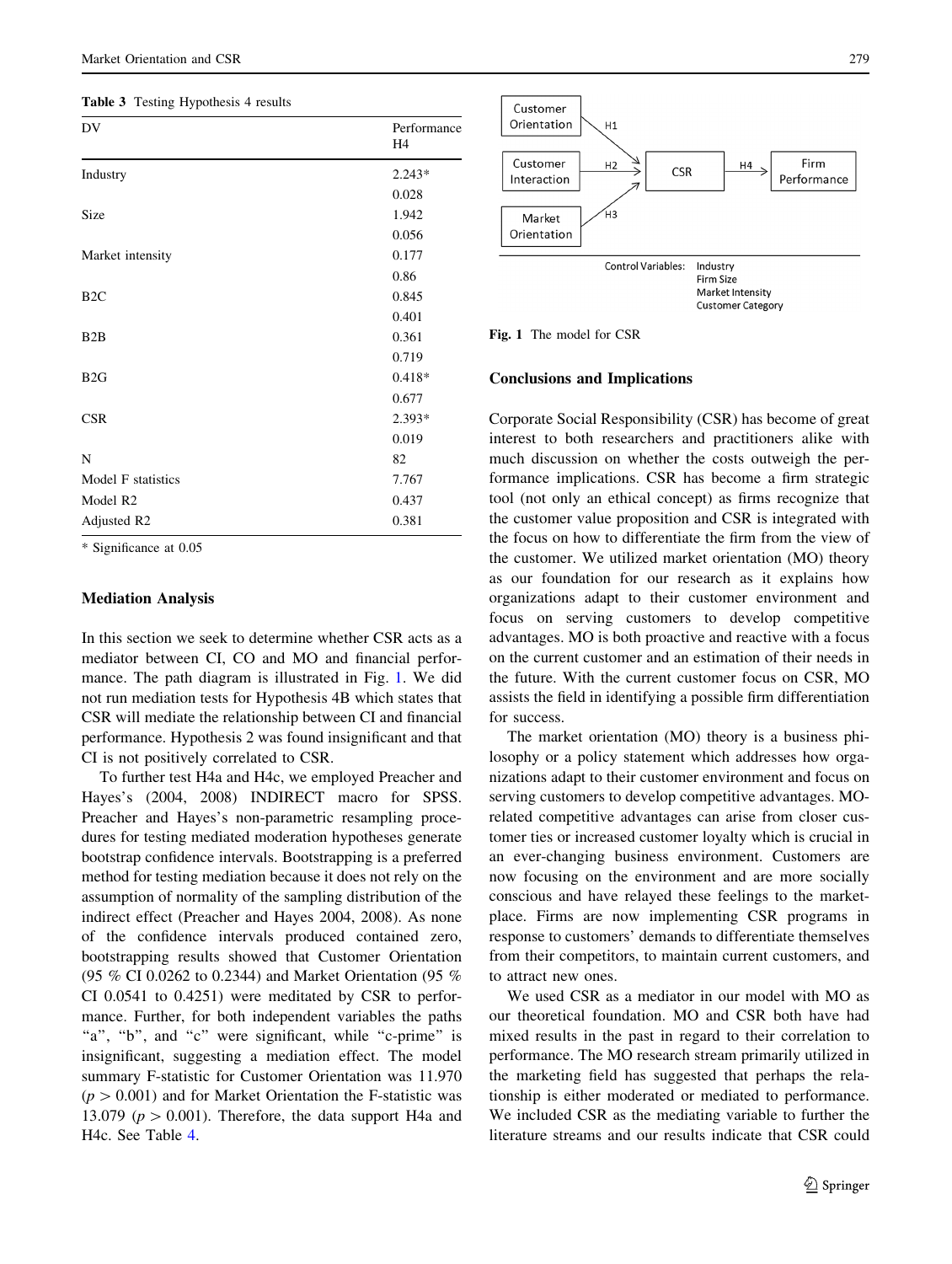|                       | Path coefficients |           |           |            | Bootstrapping results for indirect effects |                |                    |        |  |
|-----------------------|-------------------|-----------|-----------|------------|--------------------------------------------|----------------|--------------------|--------|--|
|                       |                   |           |           | $c'$ t-val | Model summary                              |                | <b>BCa 95 % CI</b> |        |  |
|                       | a t-val           | b t-val   | c t-val   |            | F-stat                                     | <i>p</i> value | LL                 | UL     |  |
| Independent variables |                   |           |           |            |                                            |                |                    |        |  |
| Customer orientation  | $2.447*$          | $4.312**$ | $2.094*$  | 1.0938     | $11.970**$                                 | $0.001**$      | 0.0262             | 0.2344 |  |
| Market orientation    | $8.571**$         | $2.297*$  | $4.452**$ | 1.71       | 13.079**                                   | $0.001**$      | 0.0541             | 0.4251 |  |

<span id="page-11-0"></span>Table 4 (H4a and H4c) Mediation of CSR to Performance

BCa bias corrected and accelerated; 5,000 bootstrap samples, CI confidence interval, LL lower limit, UL upper limit

\* Significant at 0.05, \*\* Significant at 0.001

be one of the mediating variables in today's marketplace that MO-oriented firms need to consider in regard to firm performance.

CSR has now become a focus for most firms and customers in today's marketplace with Fortune 500 firms including a section in their annual report on the topic, and being rated by independent firms of their CSR performance. The MO research literature suggests that MO is proactive and responsive to customers. That CSR is a mediator to MO/performance suggests that CSR is a proactive opportunity to meet customers' needs, and reactive if the industry has already adopted CSR. Firms that do not focus on their customers and are not responsive to the current market trend of implementing CSR, will have worse performance. Our results indicate that CSR as a mediator is an important gateway to performance between CO and MO.

#### Managerial Implications

Our research assists the practitioners as a large portion of executives do not have enough knowledge of CSR to either implement or have a developed action plan. Our theoretical foundation suggests that firms can create mutual value with their customers by understanding customers' current and future needs. CSR programs that are strategically aligned with overall firm level objectives should create competitive advantage for a firm.

Many practitioners still are reluctant to implement CSR due to the potential impact on firm performance. Our research suggests contrarily, that CSR will increase firm performance. Other previous research has suggested CSR will decrease employee turnover and employee commitment to work, as these findings together should assist to assuage top executives fears of implementing CSR.

From our theoretical foundation of market orientation theory we identified three key constructs that were found significant in previous research to firm performance: Customer orientation (CO), customer Interaction (CI) and market orientation (MO). MO is a customer-centric approach and the customer should be viewed as a co-creator of value in the relationship. The CO component of our research is more focused in line with service dominant logic of MO, where current customers' needs and wishes are identified for further augmentation. The CI component of our research is an action oriented component of MO where meetings, coordinated interactions, and conversations are instigated by the firm with the customer to ascertain market knowledge and relationship development. The MO variable is broader and more future focused than the CO focus and relies less on direct CI, as it attempts to predict trends and new value latent propositions for old customers while attempting to attract new customers.

For managers we have at least two strong recommendations in regard to CSR. CSR mediates both CO and MO variables to performance suggesting MO-focused firms should also include a focus on CSR. CO requires firms to determine the current needs of the consumer through market information, with CSR as the current major demand by customers. Market information comes from a variety of sources, and target markets are also varied, but in general, research into CSR has effectively identified broad areas that firms may focus, i.e. environment, human rights, and corporate governance. Firms may wish to be proactive as the current marketplace has an emphasis on CSR, and firms that include programs to address these areas before competitors could gain a first mover advantage. Inclusion of CSR programs will positively affect firm performance, so managers must overcome the fear of the cost.

A second key recommendation is that the market orientation (MO) variable is broader and more future focused than CO as it attempts to predict trends, include a focus on competition and their strategic moves, and the development of strategic tactics for future products/services. Currently, CSR is generally used as a tactic by most firms in the marketplace, and as such those firms that ignore this trend will find their performance less than those implementing CSR. Similar to brand image, CSR is considered a long-term tactic and CSR can be a strategic tool instead of only being an ethical concept. CSR needs to be a business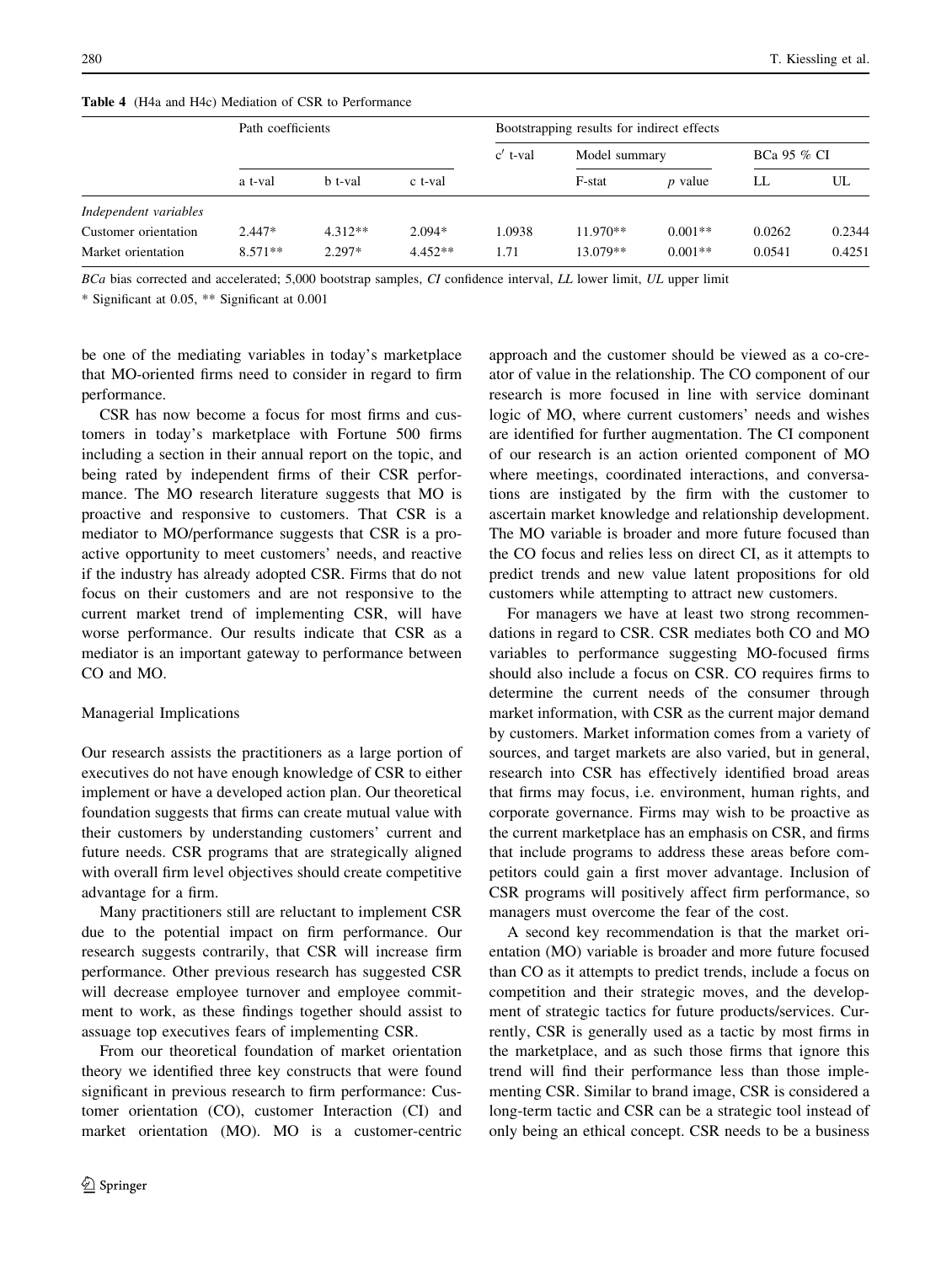function, a strategic marketing component of central importance to firm level success, and a vital part of a firm's marketing strategy.

# Future Research

One of the major issues repeated throughout CSR research is the lack of distinct CSR measures. Future measures need to be developed to assess the level of CSR among a sample of firms regardless if they are present on the same Index or not. Comparability among indices, as well as over time, will assist researchers. This measure would aid in comparative, global, and cross cultural research. Other measures to enable measurements of specific CSR initiatives or portfolios of CSR efforts at the firm level could be goals of future research. The variable CSR has lacked a strong definition in the research and in practice and continues to change over time. This may be a phenomena that may not change, as social norms are always evolving as well.

# Limitations of the Research

As with all research, there are limitations to this research. Some limitations of our research are that we used a one country sample, our research used data covering one fiscal year, and how CSR was measured. One of the limitations regarding using one country was the difficulties in locating and gaining access to a representative index suitable for our CSR research context. This is frequently voiced as a common problem in CSR research. Hence generalizability to all countries is in question.

Another limitation is whether varying ownership structures potentially affect CSR and firm performance, for example the level of institutional ownership. In this aspect Sweden is considered to have high levels of institutional ownership where approximately 63 % of the listed companies traded on the OMX-Stockholm stock exchange have institutional shareholders as larger shareholders or being majority owner (Jakobson [2012](#page-14-0)).

Other country level limitations regard differences in national culture. The relationship between market orientation and performance (or between customer satisfaction and performance) is claimed to be stronger in cultures with low power-distance and low uncertainty-avoidance. In this aspect, Sweden is ranked among the top ten for lowest power distance and among the top five for lowest uncertainty avoidance. Since these cultural aspects potentially affect for example, customer satisfaction or contributes to firm level enactment of voluntary CSR initiatives, a research extension toward other countries would benefit practitioner and academics understanding of voluntary CSR.

#### Summary

From the market orientation theoretical perspective firms that ranked high on CSR should have better performance which our results indicate. The results for CSR have been contradictory in the past, but recent research seems to see a movement toward CSR and greater performance, perhaps due to the global nature of the marketplace, importance of branding in this type of global marketplace, and the availability of copious and instant knowledge to consumers. Also past research suggests that the correlation, similar to the MO research, is from CSR to performance, although there may be a virtuous circle.

Some past research has suggested mixed results of CO, CI, and MO to higher firm performance. To assist in explaining these mixed results, our research explores a CSR mediation effect. Our research suggests that CSR provides a mediation of both CO and MO to performance. Perhaps the past MO research on these variables is confounded by the lack of a mediation variable such as CSR. As the new emphasis is on CSR, firms will be required to have many competencies and CSR will be a key component.

The results from our empirical study suggest that firms with a customer orientation (CO) employing CSR will have higher performance. The customer orientation seeks to focus on current customer needs, preferences and to provide them the appropriate service or product. CSR will enhance customer relationships and build brand value through differentiation. Our research also found significance with market orientation and CSR to performance. The market orientation is more of market scanning than customer orientation by focusing on market changes and competitor moves to ascertain the changing value proposition of the entire market.

Market oriented firms focus on developing competitive advantages within the whole marketplace and CSR enables this, especially in light of the global marketplace where product changes may come quickly. A large number of firms are implementing CSR with the knowledge that current and future customers will identify their brand favorably. We did not find significance for customer interaction and CSR, although customer interaction would be a normal occurrence for firms with either a customer orientation or market orientation.

The strategy and management field often discount primary data in regard to firm performance from managers due to hubris, self-report bias, etc. We were able to triangulate the firms' top managers' primary data responses (82 % response rate) to publicly traded financial statements and found that they had responded accurately as to their performance. Our research strengthens the argument that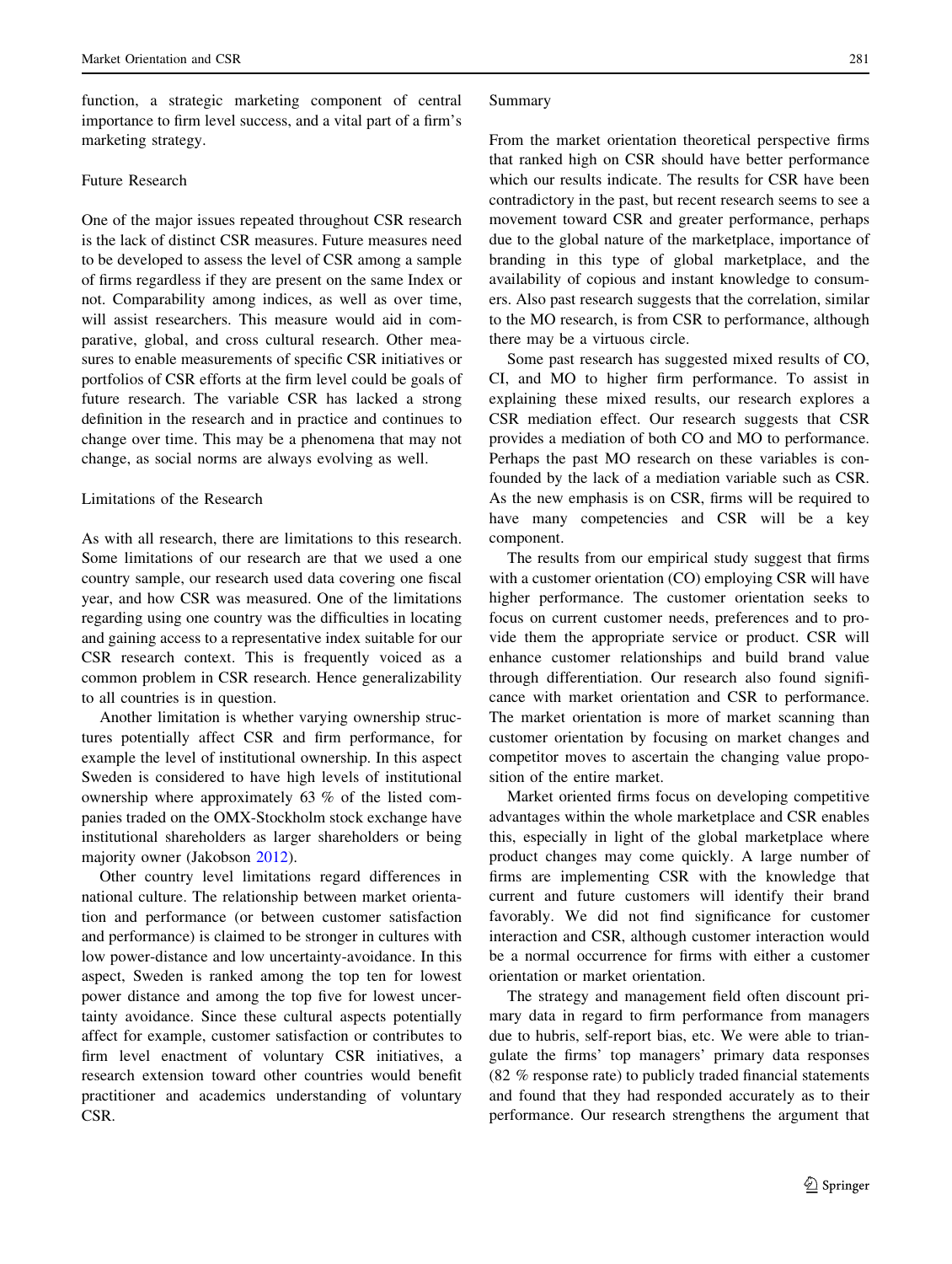<span id="page-13-0"></span>managers can, and will, correctly respond to questionnaires in regard to their firm performance.

# References

- Agarwal, S., Erramilli, M., & Dev, C. (2003). Market orientation and performance in service firms: Role of innovation. Journal of Services Marketing, 17(1), 68–82.
- Alhakimi, W., & Baharun, R. (2010). An integrative model of market orientation constructs in consumer goods industry: An empirical evidence. International Management Review, 6(2), 40–54.
- Appiah-Adu, K., & Singh, S. (1998). Customer orientation and performance: A study of SMEs. (small and medium-sized businesses). Management Decision, 36(5–6), 385(310).
- Armstrong, J. S., & Overton, T. S. (1977). Estimating nonresponse bias in mail surveys. Journal of Marketing Research, 14(3), 396–412.
- Atuahene-Gima, K., & Ko, A. (2001). An empirical investigation of the effect of market orientation and entrepreneurship orientation alignment on product innovation. Organization Science, 12(1), 54–74.
- Augusto, M., & Coelho, F. (2009). Market orientation and new-tothe-world products: Exploring the moderating effects of innovativeness, competitive strength, and environmental forces. Industrial Marketing Management, 38(1), 94–108.
- Aziz, N. A., & Yassin, N. M. (2010). How will market orientation and external environment influence the performance among SMEs in the agro-food sector in Malaysia?(Report). International Business Research, 3(3), 154(111).
- Bansal, P., & Roth, K. (2000). Why companies go green: A model of ecological responsiveness. Academy of Management Journal, 43(4), 717–736.
- Barney, J. B., & Hansen, M. H. (1994). Trustworthiness as a source of competitive advantage. Strategic Management Journal, 15, 175–190.
- Baron, D. P. (1995). Integrated strategy—Market and nonmarket components. California Management Review, 37(2), 47–65.
- Berkhout, T., & Rowlands, I. H. (2007). The voluntary adoption of green electricity by ontario-based companies: The importance of organizational values and organizational context. Organization Environment, 20(3), 281–303. doi:[10.1177/1086026607306464.](http://dx.doi.org/10.1177/1086026607306464)
- Berry, L. (1983). Relationship marketing in emerging perspectives on servcies marketing. Chicago: American Marketing Association.
- Berry, L., & Parasuraman, A. (1991). Marketing service. Competing through quality. New York: The Free Press.
- Beverland, M., Farrelly, F., & Woodhatch, Z. (2004). The role of value change management in relationship dissolution: Hygiene and motivational factors. Journal of Marketing Management, 20(9–10), 927–939.
- Bondy, K., Moon, J., & Matten, D. (2012). An Institution of Corporate Social Responsibility (CSR) in multi-national corporations (MNCs): Form and implications. Journal of Business Ethics, 1–19. doi[:10.1007/s10551-012-1208-7](http://dx.doi.org/10.1007/s10551-012-1208-7).
- Carroll, A. (2000). Ethical challenges for business in the new millennium: Coporate social responsibility and models of management morality. Journal of Business Ethics, 10(1), 33–42.
- Carroll, A. B., & Shabana, K. M. (2010). The business case for corporate social responsibility: A review of concepts, research and practice. International Journal of Management Reviews, 12(1), 85–105.
- Chen, Y., Li, P., & Evans, K. (2012). Effects of interaction and entrepreneurial orientation on organizational performance: Insights into market driven and market driving. Industrial Marketing Management, 41(6), 1019–1034.
- Day, G. S. (1994). The capabilities of market-driven organizations. The Journal of Marketing, 58, 37–52.
- Day, G. (1999). Misconceptions about market orientation. Journal of Market-Focused Management, 4(1), 5–16.
- Day, G., & Moorman, C. (2013). Regaining customer relevance: The outside-in turnaround. Strategy & Leadership, 41(4), 17–23.
- Day, G., & Wensley, R. (1983). Marketing theory with a strategic orientation. The Journal of Marketing, 47, 79–89.
- Delmas, M. A., & Toffel, M. W. (2008). Organizational responses to environmental demands: Opening the black box. Strategic Management Journal, 29(10), 1027–1055.
- Demirbag, M., Koh, C. L., Tatoglu, E., & Zaim, S. (2006). TQM and market orientation's impact on SMEs' performance. Industrial Management and Data Systems, 106(8), 1206–1228.
- DeTienne, K., Agle, B., Phillips, J., & Ingerson, M.-C. (2012). The impact of moral stress compared to other stressors on employee fatigue, job satisfaction, and turnover: An empirical investigation. Journal of Business Ethics, 1–15. doi:[10.1007/s10551-011-1197-y](http://dx.doi.org/10.1007/s10551-011-1197-y).
- Dickson, P. (1992). Toward a general theory of competitive rationality. Journal of Marketing, 56(1), 69–83.
- Donaldson, T., & Preston, L. E. (1995). The stakeholder theory of the corporation—Concepts, evidence and implications. Academy of Management Review, 20(1), 65–91.
- Drucker, P. F. (1984). The new meaning of corporate social responsibility. California Management Review, 26, 53–63.
- Du, S., Bhattacharya, C. B., & Sen, S. (2010). Maximizing business returns to corporate social responsibility (CSR): The role of CSR communication. International Journal of Management Reviews, 12(1), 8–19.
- Eggert, A., Ulaga, W., & Schultz, F. (2006). Value creation in the relationship life cycle: A quasi-longitudinal analysis. Industrial Marketing Management, 35(1), 20–27.
- Eisenhardt, K. M., & Galunic, D. C. (2000). Coevolving: At last, a way to make synergies work. Harvard Business Review, 78,  $91-101$ .
- Ellis, P. D. (2010). Is market orientation affected by the size and diversity of customer networks? Management International Review, 50(3), 325(321).
- Fombrun, C. J. (2000). Opportunity platforms and safety nets: Corporate citizenship and reputational risk. Business and Society Review, 105(1), 85.
- Freeman, R. E. (Ed.). (1984). Strategic management: A stakeholder perspective. Boston: Pitman.
- Freeman, R. E., Wicks, A. C., & Parmar, B. (2004). Stakeholder theory and ''The corporate objective revisited''. Organization Science, 15(3), 364–369.
- Friedman, M. (1970). The social responsibility of business is to increase its profits., New York Times Magazine, September 13.
- Gadenne, D., Kennedy, J., & McKeiver, C. (2009). An empirical study of environmental awareness and practices in SMEs. Journal of Business Ethics, 84(1), 45–63.
- Gebhardt, G. F., Carpenter, G. S., & Sherry, J. F. (2006). Creating a market orientation: A longitudinal, multifirm, grounded analysis of cultural transformation. Journal of Marketing, 70(4), 37–55.
- Grant, R. M. (1996). Toward a knowledge-based theory of the organization. Strategic Management Journal, 17, 108–122.
- Groza, M. D., Pronschinske, M. R., & Walker, M. (2011). Perceived organizational motives and consumer responses to proactive and reactive CSR. Journal of Business Ethics, 102(4), 639–652.
- Gummesson, E. (2008). Extending the service-dominant logic: From customer centricity to balanced centricity. Journal of the Academy of Marketing Science, 36(1), 15–17.
- Hamel, G., & Prahalad, C. K. (1994). Competing for the future: Breakthrough strategies for seizing control of your industry and creating the markets of tomorrow. Boston: Harvard business school press.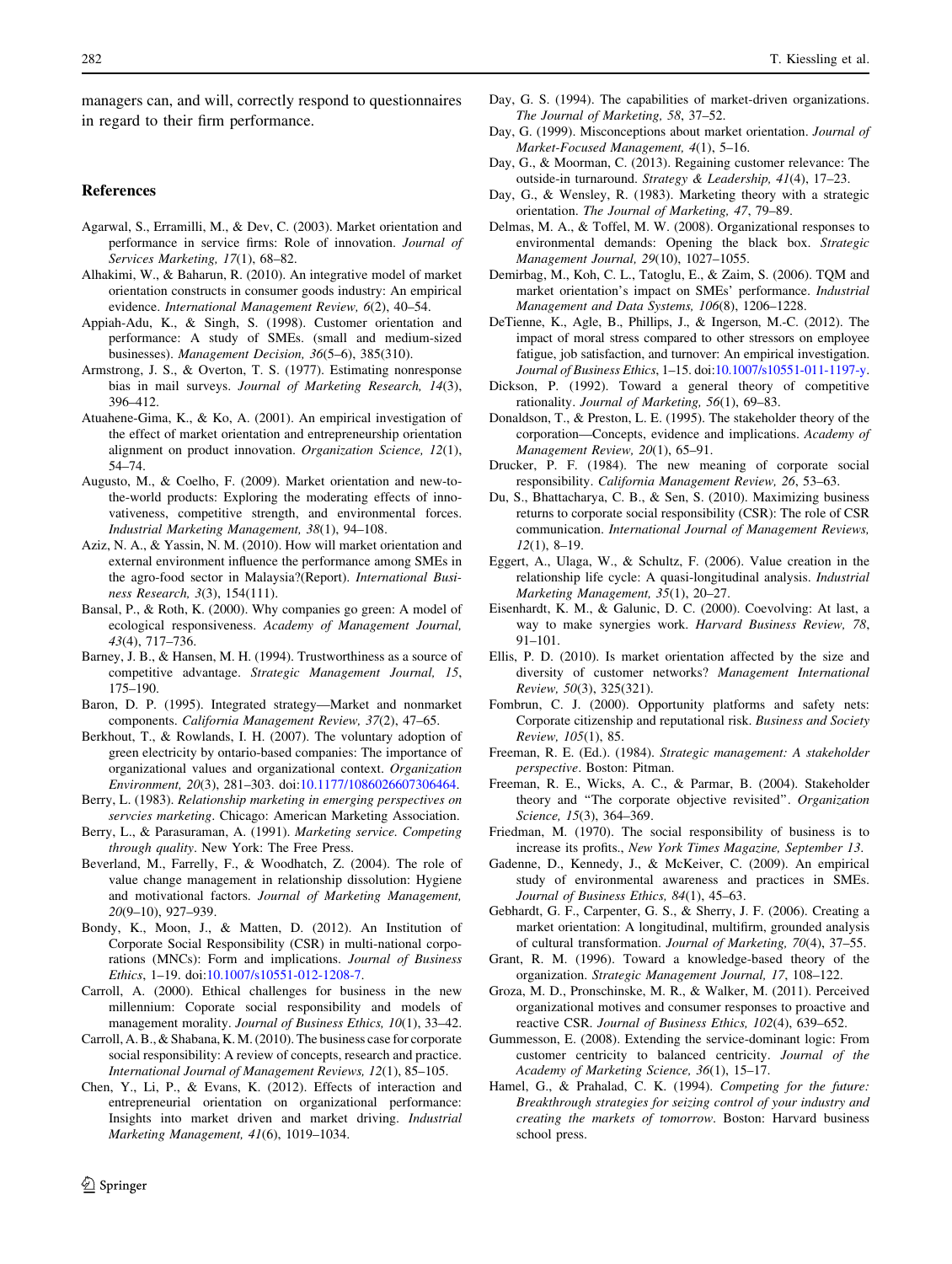- <span id="page-14-0"></span>Han, J. K., Kim, N., & Srivastava, R. K. (1998). Market orientation and organizational performance: Is innovation a missing link? The Journal of marketing, 62, 30–45.
- Harrison, J. S., Bosse, D. A., & Phillips, R. A. (2010). Managing for stakeholders, stakeholder utility functions, and competitive advantage. Strategic Management Journal, 31(1), 58–74.
- Heikkurinen, P. (2010). Image differentiation with corporate environmental responsibility. Corporate Social Responsibility and Environmental Management, 17, 142–152 Hill, Griffith, & Lim. (2008). Principles of econometrics (3rd edition ed.): Wiley & Sons.
- Hill, R. P., Ainscough, T., Shank, T., & Manullang, D. (2007). Corporate social responsibility and socially responsible investing: A global perspective. Journal of Business Ethics, 70, 165–174.
- Hosmer, L. (1994). Strategic planning as if ethics mattered. Strategic Management Journal, 15(2), 17–34.
- Hull, C. E., & Rothenberg, S. (2008). Firm performance: The interactions of corporate social performance with innovation and industry differentiation. Strategic Management Journal, 29(7), 781–789.
- Hult, G. T. M., Kethcen, D. J., & Arrfelt, M. (2007). Strategic supply chain management: Improving performance through a culture of competitiveness and knowledge development. Strategic Management Journal, 28(10), 1035–1052.
- Hur, W. M., Kim, H., & Woo, J. (2013). How CSR leads to corporate brand equity: Mediating mechanisms of corporate brand credibility and reputation. Journal of Business Ethics, 1–12.
- Hurley, R. F., & Hult, G. T. M. (1998). Innovation, market orientation, and organizational learning: An integration and empirical examination. Journal of Marketing, 62(3), 42–54.
- Hyvönen, S., & Tuominen, M. (2007). Channel collaboration, market orientation and performance advantages: Discovering developed and emerging markets. International Review of Retail, Distribution & Consumer Research, 17(5), 423–445. doi[:10.1080/](http://dx.doi.org/10.1080/09593960701631482) [09593960701631482](http://dx.doi.org/10.1080/09593960701631482).
- Jackson, K. T. (2004). Building Reputational Capital, Strategies for Integrity and Fair Play that Improve the Bottom Line. Oxford: Oxford University Press.
- Jacobson, K. ''Whose corporations? Our corporations!'' Huffington Post, April 5, 2012 from [http://www.huffingtonpost.com/ken](http://www.huffingtonpost.com/ken-jacobson/whose-corporations-our-co_b_1405832.html)[jacobson/whose-corporations-our-co\\_b\\_1405832.html.](http://www.huffingtonpost.com/ken-jacobson/whose-corporations-our-co_b_1405832.html)
- Kang, J. (2009). Corporate social responsibility? Not my business any more: The CEO horizon problem in corporate social performance. Academy of Management Perspectives, 2009, 1–6.
- Kaplan, R and D. Norton. (1992) The balanced scorecard: Measures that drive performance. Harvard Business Review, January-February, 71 & 80.
- Kirca, A. H., Jayachandran, S., & Bearden, W. O. (2005). Market orientation: A meta-analytic review and assessment of its antecedents and impact on performance. Journal of Marketing, 69(2), 24–41.
- Kleinbaum, D. G., Kupper, L. L., & Muller, K. E. (1988). Applied regression analysis and other multivariate analysis methods. Boston: PWS-Kent Publishing Company.
- Kohli, A. K., & Jaworski, B. J. (1990). Market orientation: The construct, research propositions, and managerial implications. Journal of Marketing, 54(2), 1–18.
- Kolk, A., & Pinske, J. (2006). Stakeholder mismanagement and corporate social responsibility crises. European Management Journal, 24(1), 59(14).
- Kotler, P., & Lee, N. (Eds.). (2005). Corporate social responsibility. Hoboken: Wiley.
- KPMG. (2011). KPMG International survey of corporate responsibility reporting 2011. KPMG, 1(1).
- Kumar, V., Jones, E., Venkatesan, R., & Leone, R. P. (2011). Is market orientation a source of sustainable competitive advantage or simply the cost of competing? Journal of Marketing, 75(1), 16–30.
- Lam, S. K., Kraus, F., & Ahearne, M. (2010). The diffusion of market orientation throughout the organization: A social learning theory perspective. Journal of Marketing, 74(5), 61–79.
- Lee, S.-Y. (2008). Drivers for the participation of small and mediumsized suppliers in green supply chain initiatives (p. 3). Supply Chain Management: An International Journal.
- Lev, B., Petrovits, C., & Radhakrishnan, S. (2011). Is doing good good for you? How corporate charitable contributions enhance revenue growth. Strategic Management Journal, 31(2), 182–200.
- Liao, S.-H., Chang, W.-J., Wu, C.-C., & Katrichis, J. M. (2010). A survey of market orientation research (1995–2008). doi[:10.1016/](http://dx.doi.org/10.1016/j.indmarman.2010.09.003) [j.indmarman.2010.09.003.](http://dx.doi.org/10.1016/j.indmarman.2010.09.003) Industrial Marketing Management, (in press), Corrected Proof.
- Liao, S. H., Chang, W. J., Wu, C. C., & Katrichis, J. M. (2011). A survey of market orientation research (1995–2008). Industrial Marketing Management, 40(2), 301–310.
- Liebeskind, J. P. (1996). Knowledge, strategy, and the theory of organization. Strategic Management Journal, 17, 93–107.
- Lopez, M. V., Garcia, A., & Rodriguez, L. (2007). Sustainable development and corporate performance: A study based on the dow jones sustainability index. Journal of Business Ethics, 75, 285–300.
- Luo, X., & Bhattacharya, C. B. (2009). The debate over doing good: Corporate social performance, strategic marketing levers, and firm-idiosyncratic risk. Journal of Marketing, 73, 198–213.
- Lusch, R., Vargo, S., & O'Brien, M. (2007). Competing through service: Insights from service-dominant logic. Journal of Retailing, 83(1), 5–18.
- Marcel, J. (2009). Why top management team characteristics matter when employing a chief operating officer: A strategic contingency perspective. Strategic Management Journal, 30(6), 647–658.
- Mardia, K. V. (1970). Measures of multivariate skewness and kurtosis with applications. Biometrika, 57, 519–530.
- McCulloch, J., & Huston, M. (1985). Miscellanea: On heteroskedasticity. Econometrica, 53(2), 483.
- McWilliams, A., & Siegel, D. (2000). Corporate social responsibility and financial performance: Correlation or misspecification? Strategic Management Journal, 21(5), 603–609.
- McWilliams, A., & Siegel, D. (2001). Corporate social responsibility: A theory of the firm perspective. The Academy of Management Review, 26, 117–127.
- McWilliams, A., & Siegel, D. S. (2011). Creating and capturing value. Journal of Management, 37(5), 1480–1495. doi[:10.1177/](http://dx.doi.org/10.1177/0149206310385696) [0149206310385696.](http://dx.doi.org/10.1177/0149206310385696)
- Melo, T., & Garrido-Morgado, A. (2012). Corporate reputation: A combination of social responsibility and industry. Corporate Social Responsibility and Environmental Management, 19(1), 11–31. doi[:10.1002/csr.260](http://dx.doi.org/10.1002/csr.260).
- Menguc, B., & Auh, S. (2006). Creating a firm-level dynamic capability through capitalizing on market orientation and innovativeness. Journal of the Academy of Marketing Science, 34(1), 63–73.
- Miller, D. J. (2004). Firms' technological resources and the performance effects of diversification: a longitudinal study. Strategic Management Journal, 25(11), 1097–1119.
- Moon, S.-G., & deLeon, P. (2007). Contexts and corporate voluntary environmental behaviors: Examining the EPA's green lights voluntary program. Organization Environment, 20(4), 480–496. doi[:10.1177/1086026607309395](http://dx.doi.org/10.1177/1086026607309395).
- Moratis, L., & Cochius, T. (2011). What is social responsibility (according to ISO 26000)? ISO 26000: The business guide to the new standard on social responsibility, 9(26), 18.